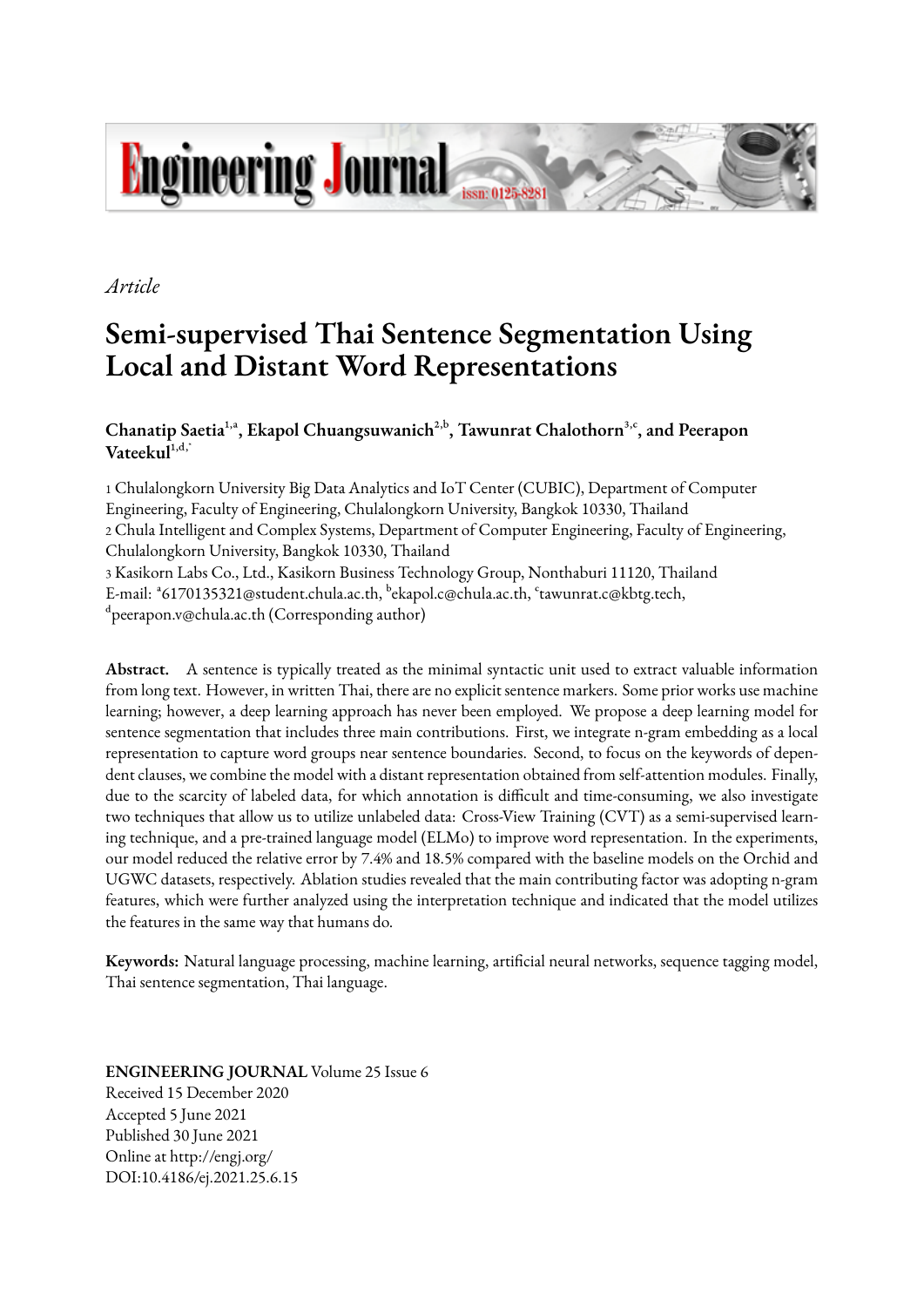## **1. Introduction**

Machine translation, automatic text summarization, dependency parsing, and semantic parsing are useful for processing, analyzing, and extracting meaningful information from text. These tasks require a basic unit that has a simple grammatical structure to reduce the tasks' complexity. For example, dependency parsing [1], which extracts a syntactic structure for language understanding, needs to consider every word pair in the text to assign a relation. Thus, the complexity of dependency parsing depends on the input text's sequence length. If the text is segmented into smaller parts, the task will be easier to perform. However, the basic unit should be not only as small as possible but also required to be complete in itself. For instance, if the basic unit is too short and does not contain sufficient information, many meaningful relations in dependency parsing will not be extracted inside the basic unit. Thus, the basic unit should be small yet contain complete meaning to make the mentioned tasks more efficient.

A sentence is raised as a basic unit because a sentence is always complete in itself. Moreover, a sentence can also be easily extracted from raw text because the sentence boundaries in English are easily identified by a period (".") [2]. Many prior works require a sentence to perform their tasks. For example, in machine translation, a sentence pair is required for supervised training [3, 4, 5]. Meanwhile, many automatic text summarization works treat a sentence as one item of information and select the important ones to be summarized [6, 7, 8]. Dependency parsing also requires a sentence as an input text to extract its syntactic structure that the machine understands [1, 9, 10].

However, there is no explicit end-of-sentence marker for identifying the sentence boundary in some written languages, such as Thai, Arabic, Khmer, and Lao [11]. Therefore, extracting sentences from raw text in these languages is not trivial. For example, "He wishes to buy 4 ingredients for cooking an omelet. Therefore, he goes shopping and buys an egg, milk, salt, and pepper." The text can be segmented with a period "." into two sentences "He wishes to buy 4 ingredients for cooking a fried egg." and "Therefore, he goes shopping and buys an egg, milk, salt, and pepper." Meanwhile, in Thai, the same text is "เขาต้องการที่จะซื้อส่วนประกอบ 4 อย่างสําหรับทําไข่เจียว ดังนั้นเขาจึงไปซื้อไข่ นม เกลือ และพริกไทย." Note that there is no punctuation or even a word to indicate where the text should be segmented. Although most Thai people usually use a space character as a sentence boundary, the illustrated text shows that only one out of six space characters is a sentence boundary. Therefore, there is no explicit marker for identifying sentence boundaries to segment the text, especially for the exemplified case.

Prior works on Thai sentence segmentation have adopted traditional machine learning models to predict where a sentence boundary is in the text. The authors

of [11, 12, 13] proposed traditional models to determine whether a considered space is a sentence boundary based on the words and their part of speech (POS) near the space. Although a space is usually considered essential as a sentence boundary marker in Thai, approximately 23% of the end of sentences is not a space character in a news domain corpus [14]. Thus, Zhou N. et al. [14] proposed a conditional random field (CRF)-based model with n-gram features to predict which word is the sentence boundary. This work considered Thai sentence segmentation as a sequence tagging problem similar to named entities recognition and partof-speech tagging. Each word in the text will be classified whether it is the end of a sentence or not, as shown in Fig. 1. With a CRF module [15], the model extracts sentence-level tag information, where each prediction in a sequence considers the previous predicted tags instead of only the input words. Meanwhile, the n-gram [16], which is an input feature, is constructed from a combination of words around the considered position. This method achieves the state-ofthe-art result for Thai sentence segmentation and achieves greater accuracy than other models by approximately 10% on the Orchid dataset [17].

Several deep learning approaches have been applied in various tasks of natural language processing (NLP), including the long short-term memory (LSTM) [18], self-attention [19], and other models. To tackle the sequence tagging problem, Huang Z. et al. [20] proposed a deep learning model called Bi-LSTM-CRF, which integrates a CRF module to gain the benefit of both deep learning and traditional machine learning approaches. In their experiments, the Bi-LSTM-CRF model achieved an improved level of accuracy in many NLP sequence tagging tasks, such as named entity recognition, POS tagging and chunking. This model is also used as a base (backbone) model for many works that achieve promising accuracy in sequence tagging tasks. [21, 22, 23, 24, 25]

In this work, two models are chosen as baseline models. First, the Bi-LSTM-CRF model is adopted as our baseline and backbone model because many sequence tagging works also apply the model as a backbone model and yield respectable performance. Second, the CRF model, which achieved the best result on the Thai sentence segmentation task [14], is also treated as another baseline model to compare with prior works.

This work makes three contributions to improve Bi-LSTM-CRF for Thai sentence segmentation. These contributions apply the suitable deep learning modules carefully to tackle various problems of this task. Each contribution is described as follows.

First, we propose adding n-gram embedding to Bi-LSTM-CRF due to its success in [14]. To integrate n-gram features in Bi-LSTM-CRF, the feature is embedded into a dense embedding vector trained along with the model. With the n-gram embedding addition, it can extract a local repre-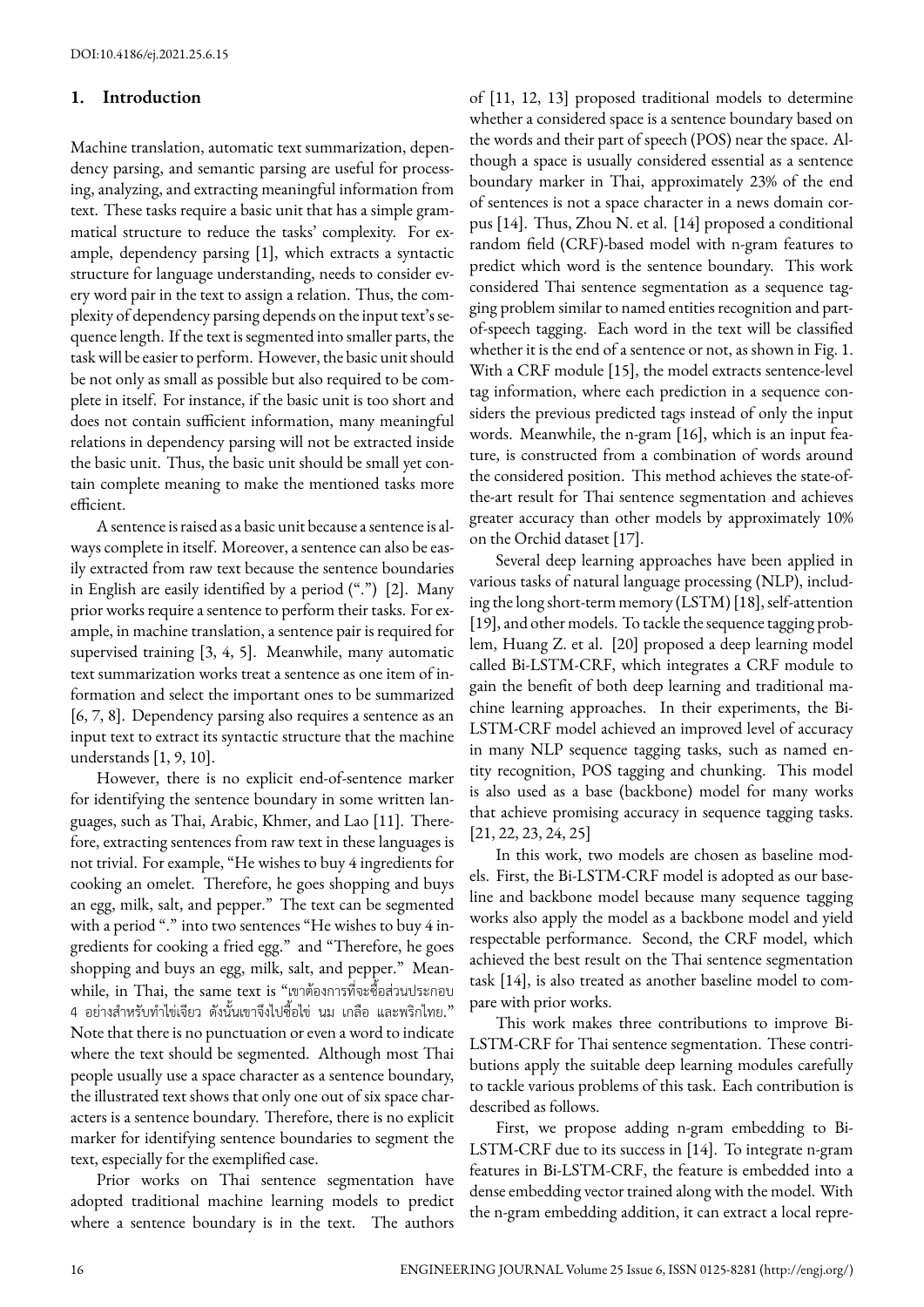|      | I'm interested to register a new card. |       |             | What should I do? |    |                                                                          |      |  |  |
|------|----------------------------------------|-------|-------------|-------------------|----|--------------------------------------------------------------------------|------|--|--|
|      |                                        |       |             |                   |    |                                                                          |      |  |  |
| สนใจ | สมัคร                                  | บัตร  | ครับ        | ต้อง              | ทำ | ยังไง                                                                    | ครับ |  |  |
|      | (sǒn tɕaj) (sa màk)                    | (bat) | $(k^h$ ráb) |                   |    | $(t\hat{on})$ $(t^{\hat{h}}am)$ $(jan\hat{aj})$ $(k^{\hat{h}}r\hat{ab})$ |      |  |  |
|      |                                        |       | sb          |                   |    |                                                                          |      |  |  |

Fig. 1. An example of a labeled paragraph. Here, *sb* represents a sentence boundary.

sentation from n-gram embedding, which helps in capturing are summarized as follows: word groups that exist near a sentence boundary. Although Jacovi A. et al. [26] reported that a convolutional neural network (CNN) can be used as an n-gram detector to capture local features, we chose n-gram embedding over a CNN due to its better accuracy, as will be shown in Section B.

Second, we propose adding distant representation to the model via a self-attention mechanism[19], which can focus on the keywords of dependent clauses that are far from the considered word. Self-attention has been used in many recent state-of-the-art models, most notably the transformer [19] and Bidirectional Encoder Representations from Transformers (BERT) [27]. BERT has outperformed Bi-LSTM on numerous tasks, including question answering and language inference. Therefore, we choose to use self-attention modules to extract distant representations along with local representations to improve model accuracy.

Third, we also apply two techniques to utilize unlabeled data: semi-supervised learning and a pre-training method, which are essential for low-resource languages such as Thai, for which annotation is costly and time-consuming. The first technique is semi-supervised learning [28]. Many semisupervised learning approaches have been proposed in the computer vision [29, 30] and natural language processing [31, 32, 33] fields. Our choice for semi-supervised learning to enhance model representation is Cross-View Training (CVT) [33]. Clark K. et al. [33] claim that CVT can improve the representation layers of the model, which is our goal. However, CVT was not designed to be integrated with self-attention and CRF modules; consequently, we provide a modified version of CVT in this work.

Instead of using only CVT to improve the representation with unlabeled data, the pre-training method is also adopted in our model. There are many proposed pre-trained language models in the field of NLP [27, 34, 35]. BERT [27] or other variant models of BERT are usually a part of the state-of-the-art methods for many tasks [21, 36, 37]. However, BERT models require a large amount of GPU memory in the training process. Therefore, ELMo, which needs less GPU memory than BERT [38], is chosen in this work due to our resource limitations. Note that some variants of BERT models are also optimized for less memory usage but require additional techniques, such as knowledge distillation [38] and factorized embedding parameterization [39], which requires further investigation on the Thai corpus.

In conclusion, we propose three contributions, which

- **Local representation** is extracted from n-gram embedding to capture word groups around a sentence boundary and improve the accuracy of sentence segmentation.
- A self-attention mechanism is adopted as a **distant representation** to capture the keywords of dependent clauses that are far from the considered word.
- To utilize unlabeled data, **semi-supervised learning** and a pre-training method are adopted to improve the model generalization.

Based on the three contributions above, the experiment was conducted on two Thai datasets, Orchid [17] and UGWC [40], to evaluate our Thai sentence segmentation model. In this case, our model achieves F1 scores of 92.5% and 89.9% on Orchid and UGWC, respectively, and it outperforms all the baseline models. Moreover, we also perform ablation studies, which add each proposed contribution sequentially to observe their individual effect on the performance. The ablation studies found that local representation (n-grams) yields the largest improvement on Thai sentence segmentation; thus, its effect is further analyzed using interpretation techniques.

There are five sections in the remainder of this paper. Section 2 reviews the related works on Thai sentence segmentation, English punctuation restoration and introduces the original CVT. Section 3 describes the proposed model architecture and the integration of cross-view training. The datasets, implementation process and evaluation metrics are explained in Section 4. The results of the experiments are discussed in Section 5. Finally, Section 6 concludes the paper.

# **2. Related Works**

This section includes three subsections. The first subsection concerns Thai sentence segmentation, which is the main focus of this work. The task of English punctuation restoration, which is similar to our main task, is described in the second subsection. The last subsection describes the original Cross-View Training initially proposed in [33].

### **2.1. Thai Sentence Segmentation**

In most languages, a sentence boundary can be determined via a specific character. For example, a period is used as a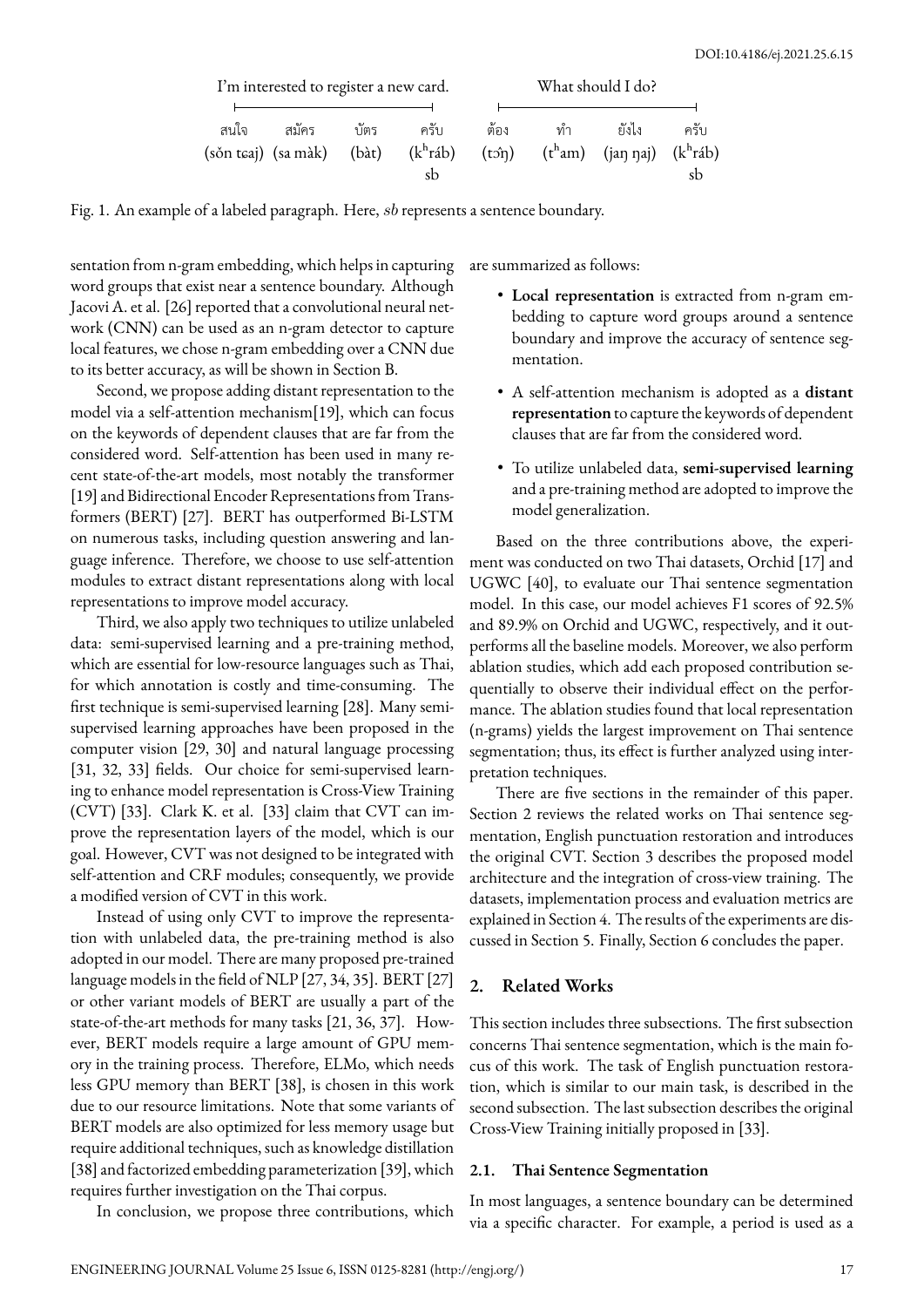marker to identify a sentence boundary in English. However, In Thai and other languages (Arabic, Khmer, and Lao), texts do not contain markers that definitively identify sentence boundaries. Therefore, segmenting text in those languages into sentences cannot be performed simply by splitting a text at some specific characters.

Although there is no marker for definitively identifying the sentence boundary in Thai, Thai people write the text using a space as a vital element that separates text into sentences. Thus, a space is an important signal for splitting the text into sentences. However, there are three ways that spaces are used in this context [41]: before and after an interjection, before conjunctions, and before and after numeric expressions. Therefore, segmenting the text into sentences using a space in Thai is not trivial and cannot be solved by only a rule-based strategy.

Previous works from [12, 13, 11] have focused on disambiguating whether a space functions as the sentence boundary. These works extract contextual features from words and POS around the space. Then, the obtained features around the corresponding space are input into traditional machine learning models to predict whether space is a sentence boundary. Moreover, to improve the model accuracy, Thai grammar rules [42, 43] are also integrated with the statistical models.

Although a space is usually considered essential as a sentence boundary marker, approximately 23% of the end of sentences is not a space character in a news domain corpus [14]. Hence, there are prior works that consider this task as a sequence tagging problem [14, 44]. In other words, a space is only considered as one of the possible candidates for a sentence boundary. Zhou N. et al. [14] proposed a word sequence tagging CRF-based model in which all words can be considered as candidates for the sentence boundary. The CRF-based model [15], which is extracted from n-grams around the considered word, achieves a F1 score of 91.9%, which is approximately 10% higher than the F1 scores achieved by other models [11, 12, 13] on the Orchid dataset, as mentioned in [14]. Nararatwong R. et al. [45] extend this model using a POS-based word-splitting algorithm to increase identifiable POS tags, resulting in better model accuracy. Because the focus of this work is adjusting the POS as a postprocessing method, which is an input of the model instead of proposing a new sentence segmentation model, this work will not be considered in this paper.

In this work, we apply the concept of word sequence tagging and compare it with two baselines: the CRF-based model with n-gram features, which is currently the state-ofthe-art for Thai sentence segmentation, and the Bi-LSTM-CRF model, a common deep learning model for sequence tagging tasks.

#### **2.2. English Punctuation Restoration**

Most languages use a symbol that functions as a sentence boundary; however, a few do not use sentence markers including Thai, Arabic, Lao and Khmer. Thus, few studies have investigated sentence segmentation in raw text. However, studies on sentence segmentation, which is sometimes called sentence boundary detection, are still found in a speech recognition field [46]. The typical input to speech recognition model is simply a stream of words. If two sentences are spoken back to back, by default, a recognition engine will treat it as one sentence. Thus, sentence boundary detection is also considered a punctuation restoration task in speech recognition because when the model attempts to restore the period in the text, the sentence boundary position will also be defined.

Punctuation restoration not only provides a minimal syntactic structure for natural language processing similar to sentence boundary detection but also dramatically improves the readability of transcripts. Therefore, punctuation restoration has been extensively studied. Many approaches have been proposed for punctuation restoration that use different features, such as audio and textual features. Moreover, punctuation restoration is also considered to be a different machine learning problem, such as word sequence tagging and machine translation.

Focusing only on textual features, there are two main approaches, namely, word sequence tagging and machine translation. For the machine translation approach, punctuation is treated as just another type of token that needs to be recovered and included in the output. The methods in [47, 48, 49] restore punctuation by translating from unpunctuated text to punctuated text. However, our main task, sentence segmentation, is an upstream task in text processing, unlike punctuation restoration, which is considered a downstream task. Therefore, the task needs to operate rapidly; consequently, we focus only on the sequence tagging model, which is less complex than the machine translation model.

In addition to those machine translation tasks, both traditional approaches and deep learning approaches must solve a word sequence tagging problem. Of the traditional approaches, contextual features around the considered word were used to predict the following punctuation in the n-gram [50] and CRF model approaches [51, 52]. Meanwhile, in the deep learning approaches, a deep convolutional neural network [53], a T-LSTM (Textual-LSTM) [54] and a bidirectional LSTM model with an attention mechanism, called T-BRNN [55], have been adopted to predict a punctuation sequence from the word sequence. Meanwhile, Kim S. [56] proposed integrating layerwise multi-head attention in a Bi-LSTM to improve the model's accuracy and outperform the previous one. Yi J. et al. [21] adopt the pre-training method to improve the accuracy of the model. This work selects the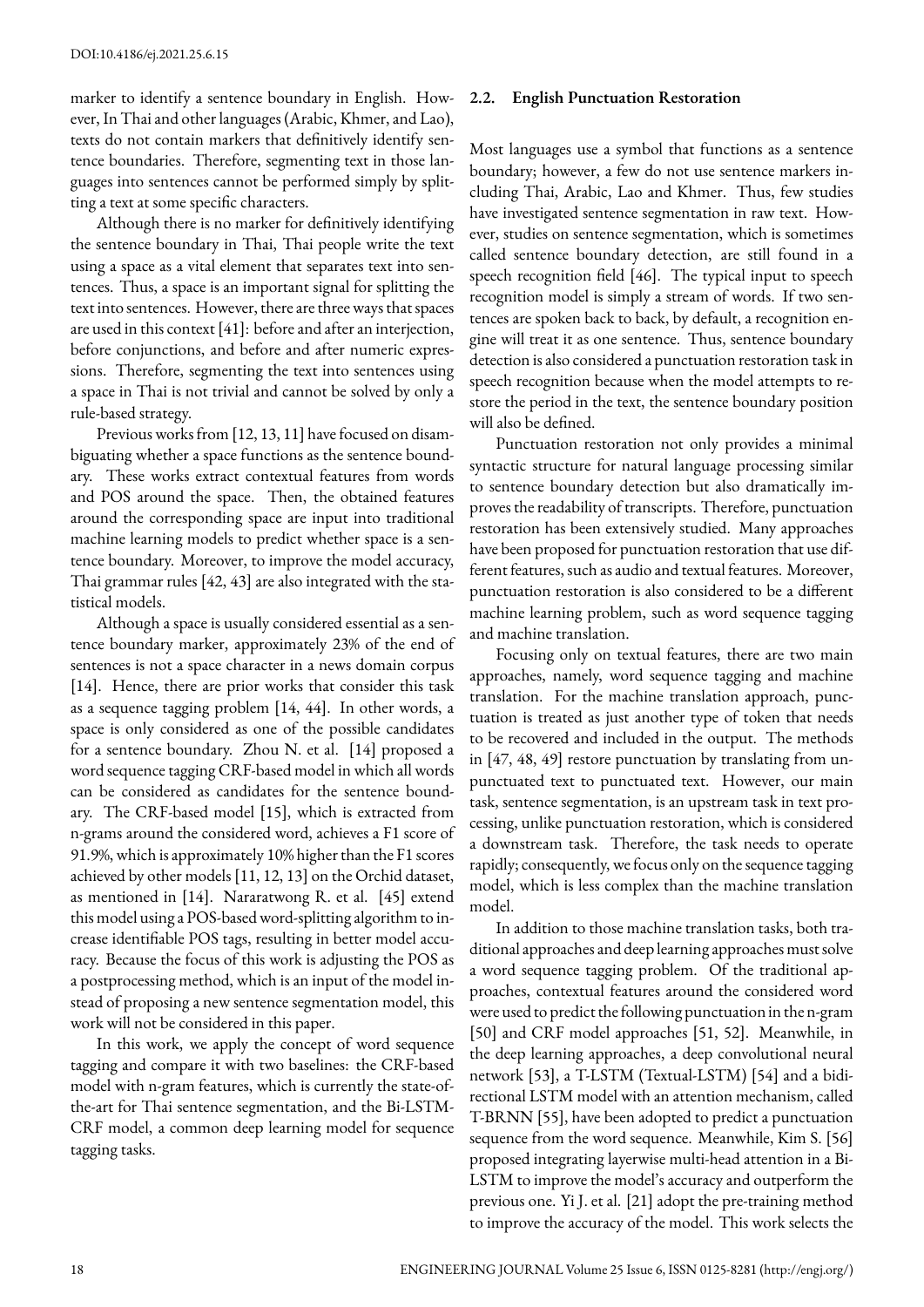Bi-LSTM-CRF as a backbone model. Meanwhile, the input words are embedded by a pre-trained BERT before feeding to the backbone model. Because POS tags are helpful for this task, POS tags are always fed to the model in this task. However, POS tags are generated from the machine learning model which is usually error-prone. Thus, Yi J. et al. [21] also adopted adversarial transfer learning to imitate the effect of an error from predicted POS tags. As a result, their proposed model gains a 9.2 % F1 score improvement compared to prior works.

In our work, a Bi-LSTM and an attention module are also added to the model. To enhance the sentence segmentation model, we also applied a pre-training method, which achieves a significant improvement in English punctuation restoration. However, instead of using BERT similar to [21], we apply contextual text representations (ELMo) to leverage information from the unlabeled data due to our resource limitations.

### **2.3. Cross-View Training**

CVT [33] is a semi-supervised learning technique whose goal is to improve the model representation using a combination of labeled and unlabeled data. During training, the model is trained alternately with one mini-batch of labeled data and *B* mini-batches of unlabeled data.

Labeled data are input into the model to calculate the standard supervised loss for each mini-batch and the model weights are updated regularly. Meanwhile, each mini-batch of unlabeled data is selected randomly from the pool of all unlabeled data; the model computes the loss for CVT from the mini-batch of unlabeled data. This CVT loss is used to train auxiliary prediction modules, which see restricted views of the input, to match the output of the primary prediction module, which is the full model that sees all the input. Meanwhile, the auxiliary prediction modules share the same intermediate representation with the primary prediction module. Hence, the intermediate representation of the model is improved through this process.

Similar to the previous work, we also apply CVT to a sequence tagging task. However, our model is composed of self-attention and CRF modules, which were not included in the sequence tagging model in [33]. The previous CVT was conducted on an LSTM using the concepts of forward and backward paths, which are not intuitively acquired by the self-attention model [19] attending all words of an input at the same time.

Moreover, the output used to calculate CVT loss was generated by the softmax function, which does not operate with CRF. Thus, in our study, it is necessary for both the primary and auxiliary prediction modules to be constructed differently from the original modules.

# **3. Proposed Method**

In this section, we describe our proposed method in two subsections. The first subsection specifies the model architecture and the details of each module. Our first and second contributions, which are local and distant representations, are mainly described in this subsection. Meanwhile, the second subsection expounds on how the model is trained with unlabeled data through the modified CVT and using ELMo, which is our third contribution.

# **3.1. Model Architecture**

In this work, the model predicts the tags  $\vec{y}$  $[y_1, y_2, \ldots, y_N], \forall y \in Y$  for the tokens in a word sequence  $\vec{x} = [x_1, x_2, \ldots, x_N]$  where *N* is the sequence size and *x<sup>t</sup>* , *y<sup>t</sup>* denote the token and its tag at timestep *t*, respectively. The word sequence is fed into the model at the same time to provide sequential information of the input text to the model. Each token *x<sup>t</sup>* consists of a word, its POS and its type. There are five defined word types: English, Thai, punctuation, digits, and spaces.

The tag set *Y* is populated based on the considered task. In Thai sentence segmentation, the assigned tags are *sb* and *nsb*; *sb* denotes that the corresponding word is a sentence boundary considered as the end of a sentence, while and *nsb* denotes that the word is not a sentence boundary.

Our model architecture is based on Bi-LSTM-CRF, as shown in Fig. 2. The model is divided into three modules. The first, low-level module, consists of two separate structures: local (n-gram features) and distant (self-attention) structures. This module is designed to utilize an unlabeled dataset via cross-view training, which will be described in Section 3.2. The module gives the two separate outputs from two structures, which are only concatenated to feed to the next module. Meanwhile, the second module, which is the high-level module, will combine these two outputs to produce the higher-level representation from a stack of Bi-LSTM and self-attention, which helps the model learn the context from the whole word sequence. The final module, the prediction module, is responsible for predicting the tags *⃗y*. Each module is described more completely in the next three subsections.

#### **3.1.1. Low-level Module**

A sequence of word tokens is input into the low-level module. The input tokens pass through two structures. The first structure generates sequence of local representation vectors  $\mathbf{R}_{local} = [\vec{r}_{1,local}, \vec{r}_{2,local}, \dots, \vec{r}_{N,local}]$ which is embedding vectors of n-gram features. After obtaining a sequence of representation vectors, the local representation vectors are fed to the Bi-LSTM to obtain the recurrent representation vectors  $\mathbf{R}_{recurrent}$  $[\vec{r}_1, \vec{r}_2, \vec{r}_2, \vec{r}_1, \dots, \vec{r}_N, \vec{r}_N, \vec{r}_N, \dots]$ , as shown in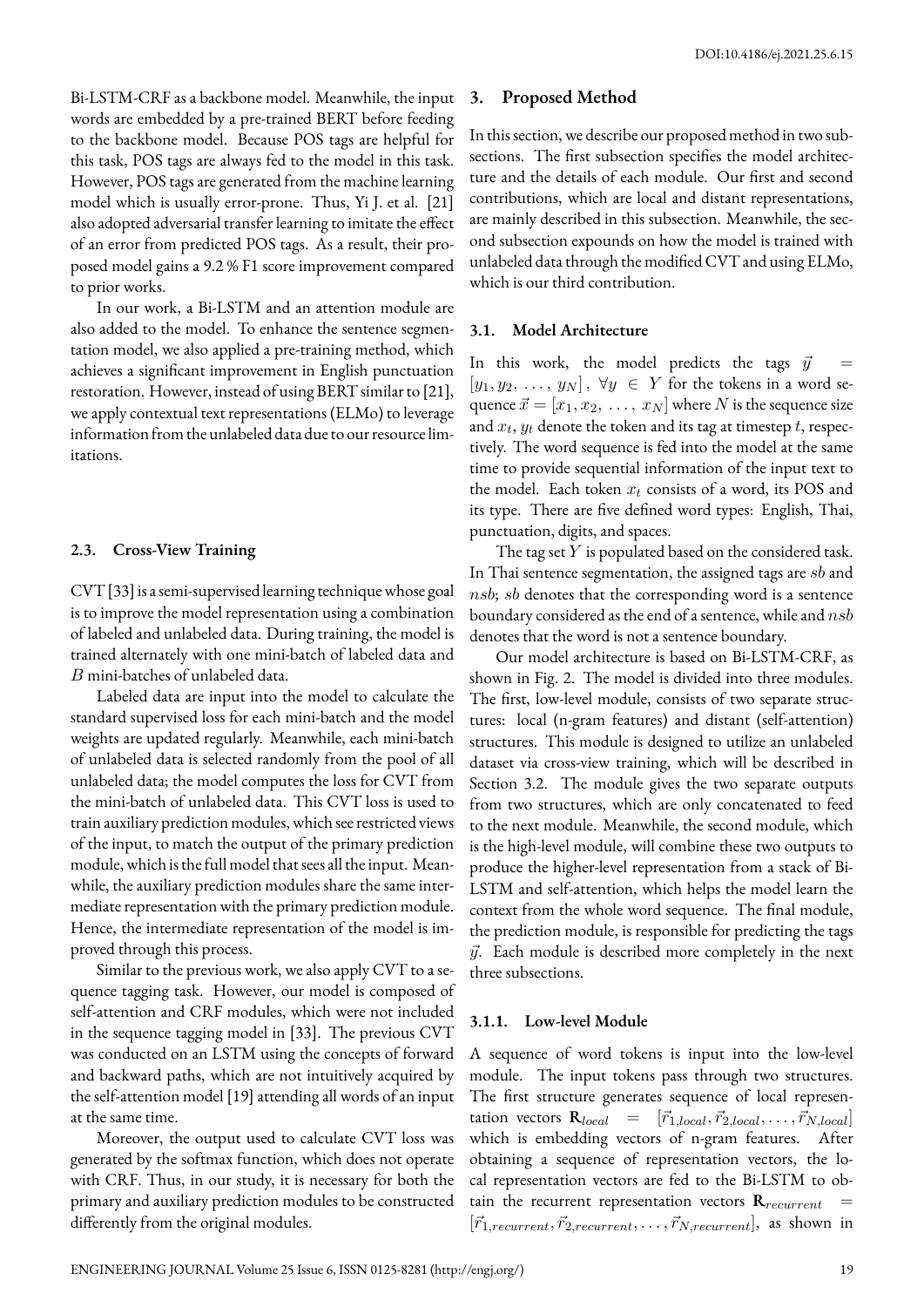

Fig. 2. Model architecture that integrates local and distant representation. This model is composed of three main modules: a low-level module, a high-level module and a prediction module. In the low-level module, two structures (local and distant) are responsible for extracting different features.

(1):

$$
\mathbf{R}_{recurrent} = \text{BiLSTM}(\mathbf{R}_{local}) \tag{1}
$$

The second structure generates low-level distant representation vectors  $\mathbf{R}_{distant} = [\vec{r}_{1,distant}, \vec{r}_{2,distant}, \dots]$  $\langle \vec{r}_{N,distant} \rangle$  which produced by Self-attention. Then, the recurrent and distant representation vectors are concatenated to form the low-level representation vector  $\mathbf{R}$  =  $[\vec{r}_1, \vec{r}_2, \ldots, \vec{r}_N]$ , as shown in (2), where  $\oplus$  represents a concatenation between two vectors:

$$
\vec{r}_t = \vec{r}_{t, recurrent} \oplus \vec{r}_{t, distant} \tag{2}
$$

**Local structure** This structure is shown as the left submodule of the low-level module in Fig. 2. It extracts the local representation vectors **R***local*. Its input tokens are used to create n-gram tokens, which are unigrams *xa*, bigrams  $(x_a, x_b)$ , and trigrams  $(x_a, x_b, x_c)$ . Each n-gram token is represented as an embedding vector, which is classified as a unigram embedding vector  $\vec{e}_{uni}$ , a bigram embedding vector  $\vec{e}_{bi}$  or a trigram embedding vector  $\vec{e}_{tri}$ . Each vector  $\vec{e}_{gram}$  is mapped from a token by gram embedding Embedding $_{gram}\left( x\right)$ , which is a concatenated vector of the word embedding Wordgram (*x*), POS embedding  $POS<sub>gram</sub> (x)$  and type embedding Type<sub>gram</sub>  $(x)$ , as shown in (3):

$$
\begin{aligned} \text{Embedding}_{\text{gram}}(x) &= \mathbf{W}_{\text{gram}}(x) \oplus \text{POS}_{\text{gram}}(x) \\ &\quad \oplus \text{Type}_{\text{gram}}(x) \end{aligned} \tag{3}
$$

Unigram embedding vector Embedding*uni* (*x*) is included along with contextual pre-trained vector  $ELMo<sub>uni</sub> (x)$  from ELMo, as shown in (4):

Embedding<sub>uni</sub>
$$
(x)
$$
 =  $W_{uni}(x) \oplus POS_{uni}(x)$   
 $\oplus$  Type<sub>uni</sub> $(x) \oplus$  ELMo<sub>uni</sub> $(x)$  (4)

Each n-gram token at timestep *t*is generated by the previous, present and next token  $(x_{t-1}, x_t, x_{t+1})$  and embedded into vectors as shown in (5), (6), and (7) for unigram, bigram, and trigram consecutively.

$$
\vec{e}_{t,uni} = \text{Embedding}_{\text{uni}}(x_t) \tag{5}
$$

$$
\vec{e}_{t,bi} = \text{Embedding}_{bi}(x_{t-1}, x_t) \tag{6}
$$

$$
\vec{e}_{t,tri} = \text{Embedding}_{\text{tri}}(x_{t-1}, x_t, x_{t+1}) \tag{7}
$$

At each timestep *t*, a local representation vector *⃗rt,local* is combined from the n-gram embedding vectors generated from the context around *x<sup>t</sup>* . A combination of embedding vectors, which is used to construct a local representation vector, is shown in (8). A combination consists of the unigram,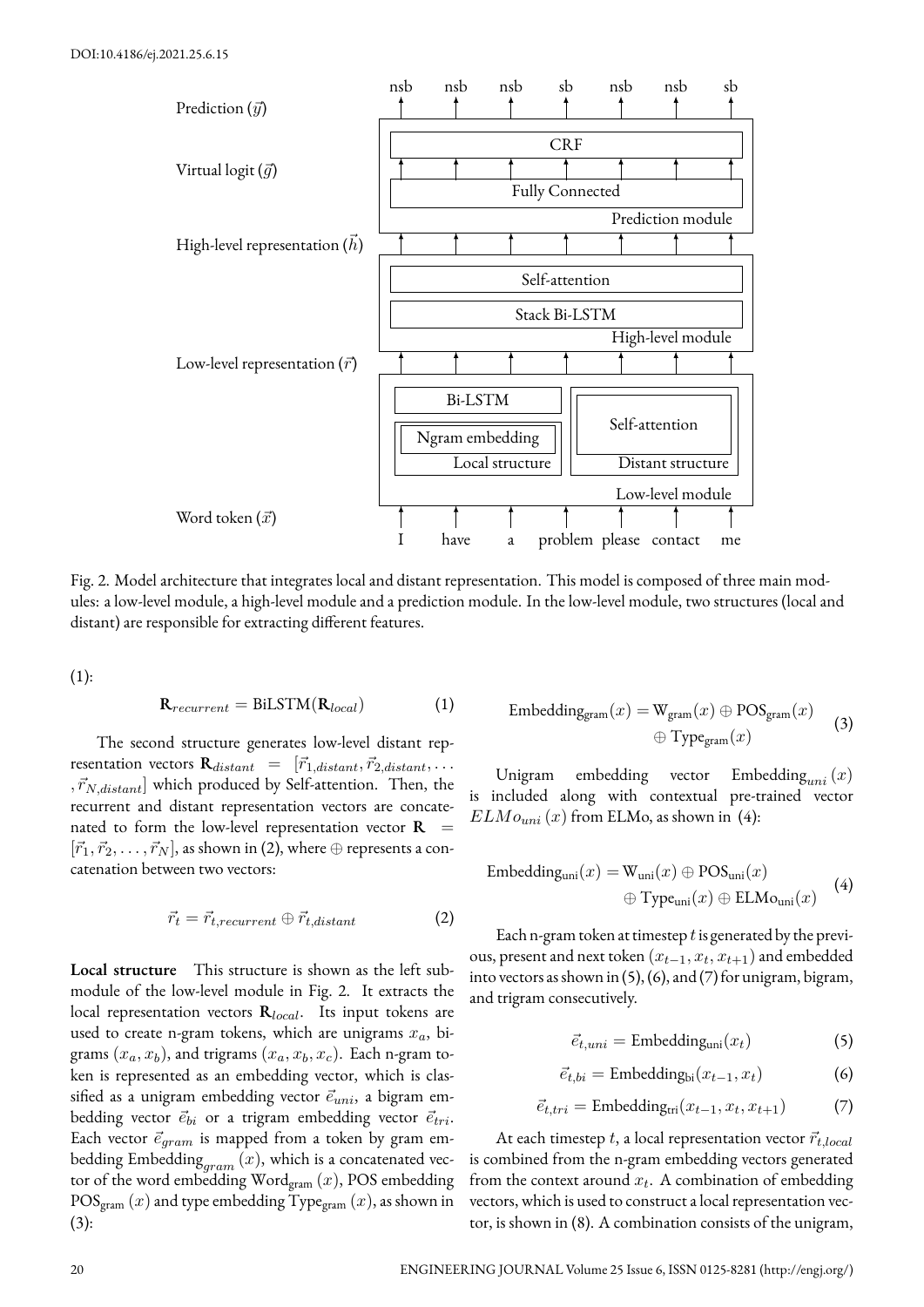bigram, and trigram embedding vectors at timesteps *t −* 1,  $t$  and  $t + 1$  and it is a concatenation of all the embedding vectors:

$$
\vec{r}_{t,local} = \vec{e}_{t-1,uni} \oplus \vec{e}_{t,uni} \oplus \vec{e}_{t+1,uni}
$$

$$
\oplus \vec{e}_{t-1,bi} \oplus \vec{e}_{t,bi} \oplus \vec{e}_{t+1,bi}
$$

$$
\oplus \vec{e}_{t-1,tri} \oplus \vec{e}_{t,tri} \oplus \vec{e}_{t+1,tri}
$$
(8)

**Distant structure** The distant structure, which is a selfattention module SelfAttention, is shown in Fig. 2 on the right side of the low-level module. The structure extracts low-level distant representation vectors **R***distant* from a sequence of unigram embedding vectors **E***uni*, as shown in (9). In this work, the self-attention mechanism is similar to the one used in Transformer [19], which is widely used in NLP tasks [36, 57, 58]. The self-attention module is a scaled dotproduct attention [19], where key, query, and value vectors are the linear projections of the unigram embedding vectors shown in Fig. 3. The linear transformations for key, query, and value are learned separately and updated in the model through backpropagation. The output vector, which is the scaled dot-product attention at each timestep, is concatenated with the input vector  $\vec{e}_{t,uni}$  and projected by a linear transformation. This projected vector is the output vector of a self-attention module, which is a low-level distant representation vector.

$$
\mathbf{R}_{distant} = \text{SelfAttention}(\mathbf{E}_{uni}) \tag{9}
$$

#### **3.1.2. High-level Module**

The low-level representation vectors **R** are used as the input for this module, which outputs the high-level representation vectors **H** whose calculation is shown in (10). The high-level module, as shown in Fig. 2, is composed of a stacked bidirectional LSTM (StackBiLSTM) and a self-attention modules. A stacked bidirectional LSTM contains K layers of bidirectional LSTMs in which the output from the previous bidirectional LSTM layer is the input of the next bidirectional LSTM layer. The self-attention part of this structure is the same as that in the low-level distant structure. The self-attention module helps to generate the high-level distant representation vectors that are output by the high-level module.

$$
H = SelfAttention(StackBiLSTM(R)) \qquad (10)
$$

#### **3.1.3. Prediction Module**

The prediction module is the last module. It includes two layers: a fully connected layer (NN) and a CRF layer (CRF). In the fully connected layer, the output vectors from the high-level module are projected by a linear transformation as shown in (11). The purpose of this layer is to create the virtual logit vectors  $\mathbf{G} = [\vec{g}_1, \vec{g}_2, ..., \vec{g}_N]$ , which represent the probability distribution for CVT, as discussed in Section 3.2. Therefore, the number of dimensions of logits equals the number of possible tags in each task:

$$
\vec{g}_t = \text{NN}(\vec{h}_t) \tag{11}
$$

The CRF layer is responsible for predicting the tag *y<sup>t</sup>* of a token at each timestep, as shown in (12). The layer receives a sequence of virtual logit vectors (**G**) as input and then decodes them to a sequence of tags  $\vec{y}$  using the Viterbi algorithm [59].

$$
\vec{y} = \text{CRF}(\mathbf{G})\tag{12}
$$

#### **3.2. Training Process**

To train the sentence segmentation model, the process is split into two steps. First, the language model (ELMo) is trained with unlabeled data. The pre-trained language model is treated as a part of input vectors for the model. We pretrain ELMo on our unlabeled dataset. The second step is to train the model with CVT for the sentence segmentation problem, which described as follows.

As discussed in Section 2.3, CVT requires primary and auxiliary prediction modules for training with unlabeled data to improve the representation. Thus, we construct both types of prediction modules for our model. The flow of unlabeled data, which is processed to obtain a prediction by each module, is shown in Fig. 4. The output of each prediction module is transformed into the probability distribution of each class by the softmax function and then used to calculate  $Loss_{CVT}$ , as shown in (13).

$$
Loss_{CVT} = \frac{1}{|D|} \sum_{t \in D} D_{KL}(\vec{p}_{d,primary}, \vec{p}_{t, local}) + D_{KL}(\vec{p}_{t, primary}, \vec{p}_{t, distant})
$$
\n(13)

The  $Loss_{CVT}$  value is based on the Kullback–Leibler divergence (KL divergence,  $D_{\text{KL}}$ ) between the probability distribution of the primary  $\vec{p}_{t,primary}$  output and those of two auxiliary modules,  $\vec{p}_{t,local}$  and  $\vec{p}_{t,distant}$ , where  $t \in$ [1*, ..., N*]. To calculate the loss, the KL divergence at each timestep is averaged when the timesteps are dropped timesteps D, which is described in Section 3.2.2. The calculation of the primary output  $(\vec{p}_{t,primary})$  and both auxiliary outputs ( $\vec{p}_{t,local}$  and  $\vec{p}_{t,distant}$ ), which are used in the *LossCV T* calculation, are described in the following subsections.

#### **3.2.1. Primary Prediction Module**

In [33], the output of the primary prediction module is acquired from the last layer and used to predict tags. However, our model uses a CRF layer to decode the tags instead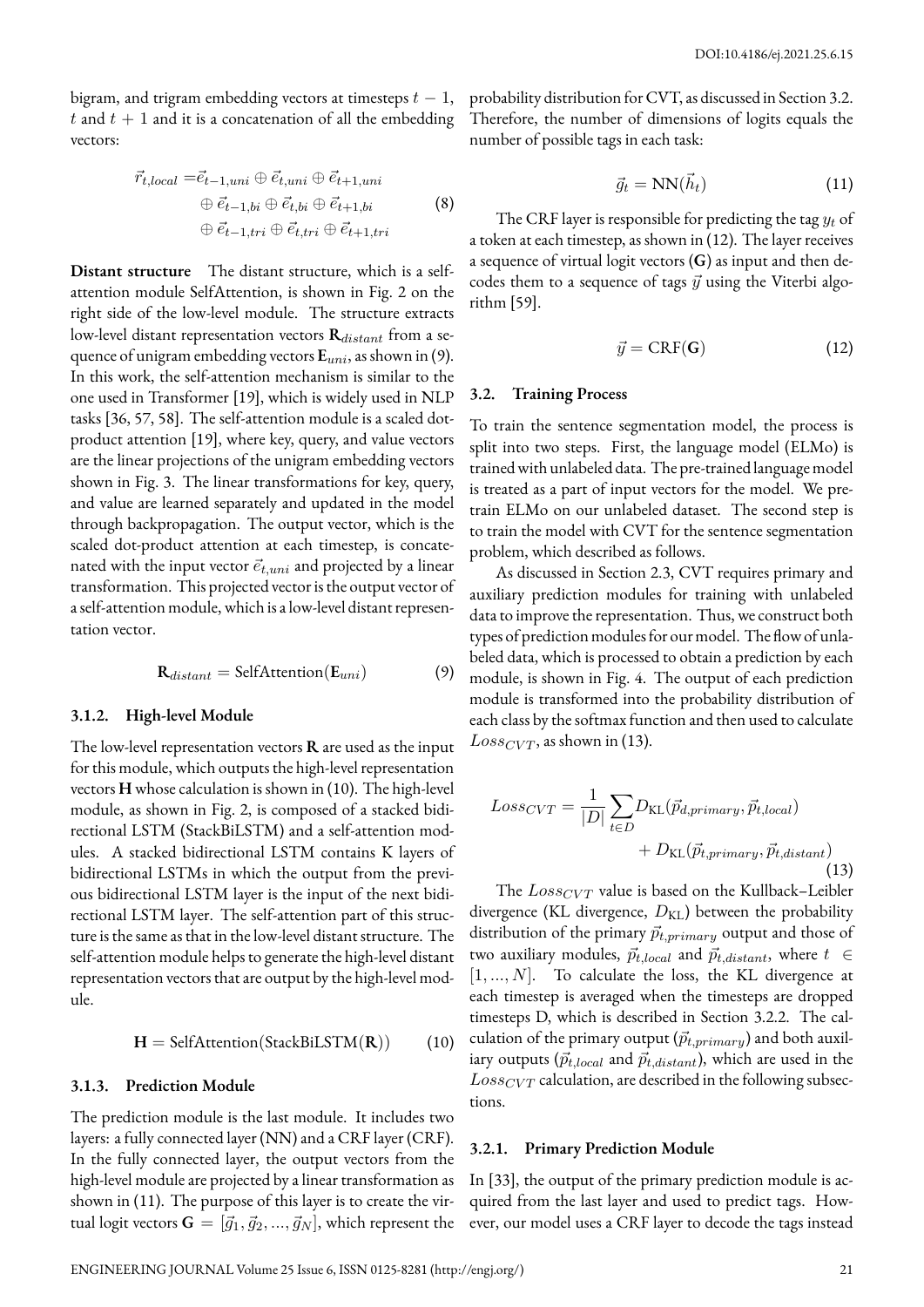

Fig. 3. The architecture of a self-attention module. This module mainly contains Scaled-Dot Product Attention, which requires three inputs: Key, Query and Value. Those inputs are generated from the same input sequence but projected by different linear transformations.



Fig. 4. Two auxiliary predictions ( $\vec{p}_{t,local}$  and  $\vec{p}_{t,distant}$ ) are obtained from the local and distant structures in the low-level module. The primary prediction  $\vec{p}_{t,primary}$  is obtained from the virtual logit vector  $\vec{g}_t$ 

of the softmax function. Thus, in semi-supervised learning, the probability distribution of the primary prediction module should be acquired from the CRF layer. However, the Viterbi algorithm, which is used for decoding, gives only the best combination for the prediction, but does not provide the probability distribution. Normally, the distribution from the CRF is calculated by a forward-backward algorithm [60] which is time consuming. To reduce the training time, the probability distribution of the primary prediction module  $\vec{p}_{t,primary}$  is obtained from the output of the softmax function (Softmax), whose input is a virtual logit vector  $\vec{g}_t$ , as shown in (14).

$$
\vec{p}_{t,primary} = \text{Softmax}(\vec{g}_t) \tag{14}
$$

#### **3.2.2. Auxiliary Prediction Module**

Two auxiliary views are included to improve the model. The first view is generated from a recurrent representation vector *rt,recurrent* to acquire the local probability distribution  $\vec{p}_{t,local}$ , where  $t \in [1, ..., N]$ . The second view is generated from the low-level distant representation vectors *rt,distant* to acquire the probability distribution of a distant structure in the low-level module  $\vec{p}_{t,distant}$ , where  $t \in [1, ..., N]$ . By generating the views from these representation vectors separately, the local and distant structures in the low-level module can improve equally.

Although both representation vectors are used separately to create auxiliary views, the input of each structure is still not restricted, unlike [33], where the input is restricted to only previous or future tokens. Because BERT, which is trained by the masked language model, outperforms (14) OpenAI GPT-2 [61], which uses an autoregressive approach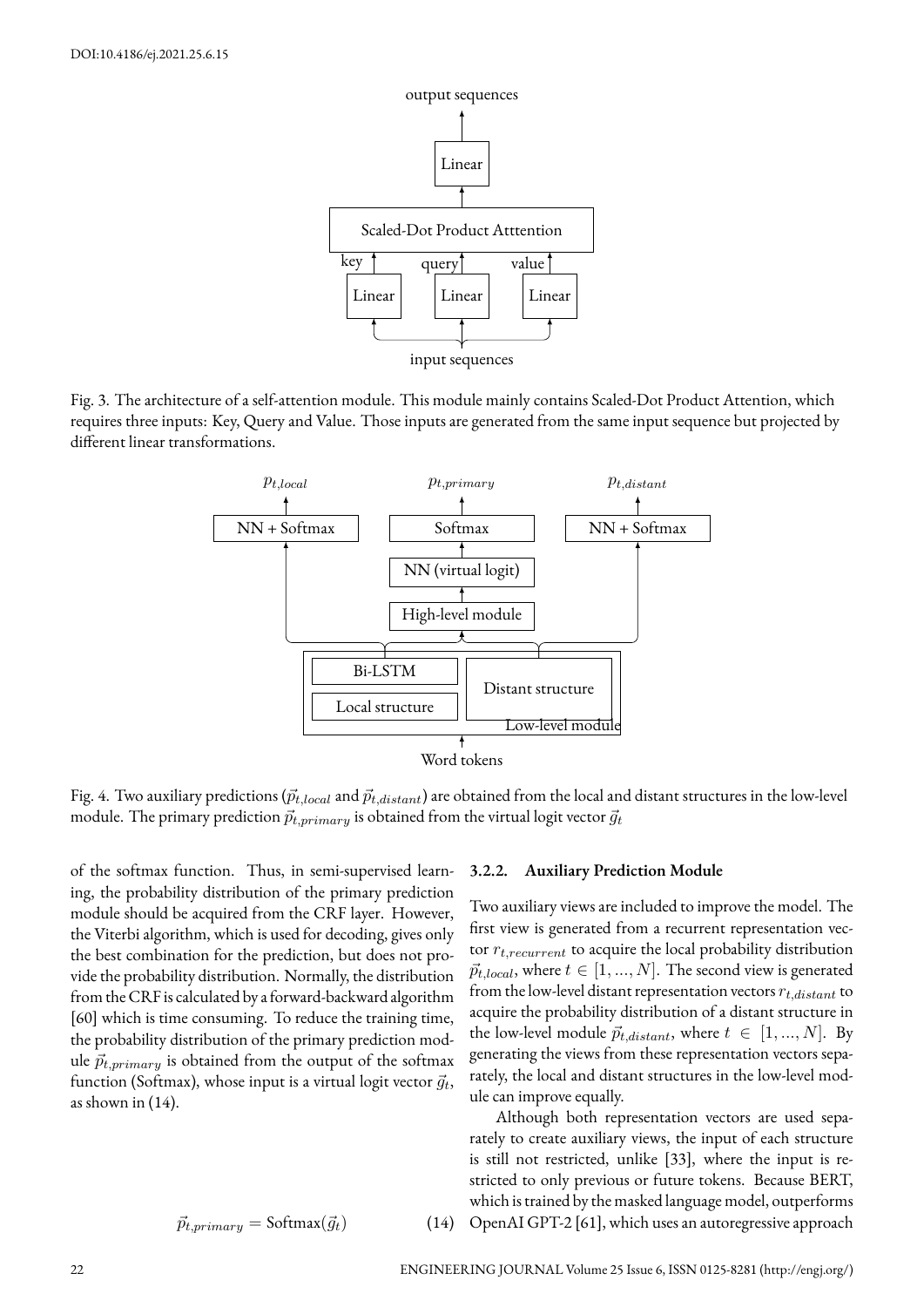for training as reported in [27], we adopt the concept of the masked language model [62] to obtain both auxiliary views. This approach allows the representation to fuse the left and the right context, which results in a better representation. By using the masked language model, some tokens at each timestep are randomly dropped and denoted as removed tokens *⟨REMOV ED⟩*; then, the remaining tokens are used to obtain auxiliary predictions in the dropped timesteps  $D = \{d \in N | d$  is a dropped timestep}, as shown in Fig. 5. The details of both auxiliary prediction modules are described below.

Local auxiliary module For recurrent representation vectors, if one of the tokens is dropped, the related n-gram tokens that include the dropped tokens will also be dropped. For example, if  $(x_t)$  is dropped,  $(x_{t-1}, x_t)$  and  $(x_t, x_{t+1})$ will also be dropped as removed tokens in the case of a bigram. The remaining n-gram tokens are then used to obtain the recurrent representation vectors at the dropped timesteps. Then, the vectors are provided as an input to the softmax function to obtain the probability distribution of the first auxiliary prediction module, as shown in (15).

$$
\vec{p}_{d,local} = \text{Softmax}(NN(\vec{r}_{d,recurrent})) \tag{15}
$$

**Distant auxiliary module** In the other auxiliary prediction module, a sequence of the low-level distant representation vectors is generated and some tokens are dropped. This sequence of vectors is also input into the Softmax function, just as in the first auxiliary prediction module, and the output is another probability distribution, which is the second auxiliary prediction, as shown in (16).

$$
\vec{p}_{d,distant} = \text{Softmax}(NN(\vec{r}_{d,distant})) \tag{16}
$$

#### **3.3. Interpretation Process**

In this section, we discuss our method to interpret our model decision process by identifying important n-gram features. These selected features can be compared to the human annotations or the label of the dataset in order to further analyze the model.

The process of interpretation is inspired by a gradient technique [63]. The intuition of this method is to identify how the change in each feature affects the model. Simonyan K. et al. [63] shows that the score, which indicates the effect of the change in each feature, can be derived from a gradient of the feature. Therefore, the gradient of the feature can indicate the importance of the feature in the model. This method is widely used in many NLP tasks [64, 65]. In this work, the model interpretation is discovered via the gradient of n-gram features.

Based on (8), nine types of features, which are unigram, bigram, and trigram at timesteps *t*−1, *t* and *t* + 1, are used as input features for our model. Thus, the gradient of these

nine types of n-gram features are calculated. The gradient  $\nabla \vec{e}_{t+pos,gram}$  is the derivative of the output of the model *y* with respect to  $\vec{e}_{t+pos,gram}$  where  $gram \in \{uni, bi, tri\}$ is the token type and  $pos \in \{-1, 0, +1\}$  is the relative position from the current timestep, as shown in (17).

$$
\nabla \vec{e}_{t+pos,gram} = \frac{\partial y}{\partial \vec{e}_{t+pos,gram}} \tag{17}
$$

After that, the score of each feature *upos,gram* is calculated, as shown in (18). The score is the summation of all the gradients of tokens *xt*+*pos,gram* that are *upos,gram* over all timesteps  $t \in \{1, ..., N\}$  in all documents *D*. This score is used to measure the importance of each feature. When the summed gradient of the feature is high, that feature is important in contributing to the model's predictions. On the other hand, if the summed gradient of a feature is low, that feature is not necessary for the model's prediction.

$$
\text{Score}(u_{pos,gram}) = \sum_{t=1}^{D} \sum_{t=1}^{N} \nabla \vec{e}_{t+pos,gram}
$$
\n
$$
\text{where } x_{t+pos,gram} = u_{pos,gram} \tag{18}
$$

To compare the model to humans, two lists of tokens are created from the computed score and labels. Then, the intersection of both lists is used to compare the similarity. The first list **T** (*model*) *pos,gram* includes the top 500 features which have the highest computed score  $Score(u_{pos,gram})$  from the gradient. The second list **T** (*label*) *pos,gram* contains of top 500 features with the highest frequency as a sentence boundary in the training set. After that, the features in the intersection between two lists are counted, as shown in (19), where *∥***A***∥* is a number of instances in a set **A**. The counted number Count(*pos, gram*) will be used for further analysis in Section 5.1.1.

Count 
$$
(pos, gram)
$$
 =  $||T_{pos,gram}^{(model)} \cap T_{pos,gram}^{(label)}$  (19)

# **4. Experimental Setup**

#### **4.1. Datasets**

Two datasets are used in the experiments as described in the following subsections. The structure of the datasets is the same as the one illustrated in Fig. 1. Each passage of the datasets is segmented into a word sequence. In this case, the method for word segmentation in each dataset is different and will be described in the following subsections. Then, each word is tagged manually by a human if the word is the end of a sentence or not.

The statistics of the preprocessed data are shown in Table 1, including the number of sequences, the number of words, and the number of vocabulary words in each dataset.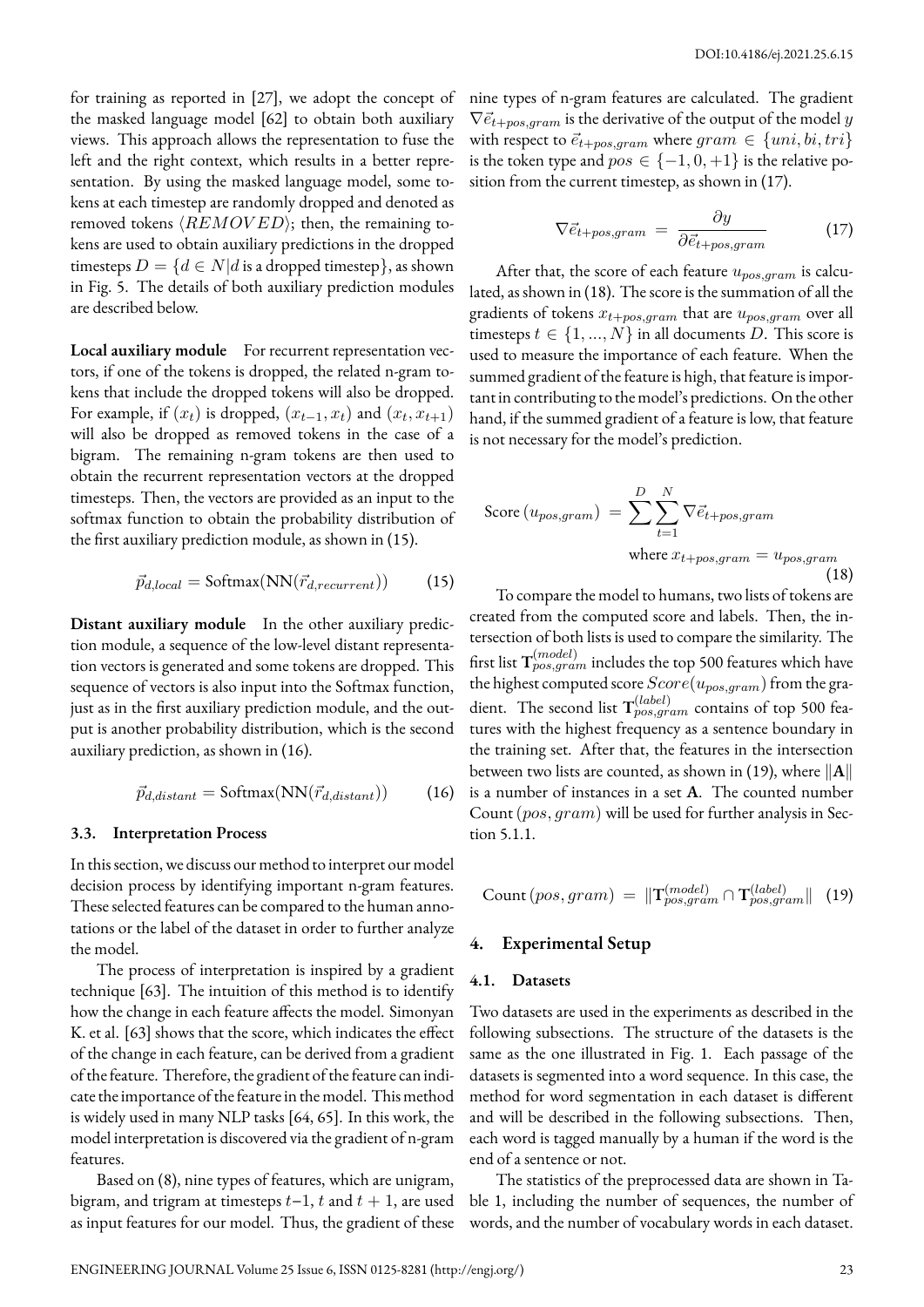

Fig. 5. Words are dropped (denoted as *⟨REMOV ED⟩*) randomly. Those positions are used to calculate *LossCV T* and update the auxiliary prediction modules to improve the model.

Table 1. The number of passages and vocabulary words in each dataset. The labeled and unlabeled data are separately counted and shown in the rows.

| Dataset                  |       | Orchid (Thai)            |                | UGWC (Thai) |              |         |  |  |
|--------------------------|-------|--------------------------|----------------|-------------|--------------|---------|--|--|
|                          |       |                          |                |             | # words      | # vocab |  |  |
| Labeled data             | 3.427 | 685,319                  | 17,047         | 48,374      | 1,242,118    | 46,463  |  |  |
| Unlabeled data           |       | $\overline{\phantom{a}}$ | $\overline{a}$ | 96,777      | 40, 431, 319 | 81,932  |  |  |
| Labeled + Unlabeled data |       | $\overline{\phantom{a}}$ |                | 145,151     | 41,673,437   | 109,415 |  |  |

*Note:* There are no unlabeled data in the Orchid dataset due to the lack of the same word segmentation and POS tag set.

# **4.1.1. Orchid [17]**

This dataset is a Thai part-of-speech-tagged dataset containing 10,864 sentences. In the corpus, text was separated into paragraphs, sentences, and words hierarchically by linguists. Each word was also manually assigned a POS by linguists. A sample paragraph in this dataset is shown in Fig. 6 These data include no unlabeled data with the same word segmentation and POS tag set. Hence, we do not execute CVT on this dataset.

Our data preprocessing on the ORCHID corpus was similar to that in [14]: all the comments are removed, and the data are partitioned into 10 parts containing equal numbers of sentences to support 10-fold cross-validation. Each training set is split into one part used for validation and the rest is used for model training. Subsequently, all the words in each dataset are concatenated and then separated into sequences with 200 words per instance. Each sequence always begins with the first word of a sentence. If a sequence ends with an unfinished sentence, the next sequence starts with that complete sentence.

# **4.1.2. UGWC (User-Generated Web Content) [40]**

This Thai dataset includes many types of labeled data useful in sentence segmentation tasks. The raw text was generated by users having conversations in the financial domain and were acquired mainly by crawling social sites. The labeled data for sentence segmentation were manually annotated by linguists using the definitions in [40]. A sample paragraph in this dataset is shown in Fig. 7

At the time of this study, the dataset was extended from

that in [40]; the datawere collected from January 2017 to December 2017. The labeled dataset includes 48,374 passages. To support semi-supervised learning, the first 3 months of data (96,777 passages) are unlabeled.

Because the data stem from social media, some existing text cannot be considered a part of any sentence, such as product links, symbols unrelated to sentences, and space between sentences. These portions were not originally annotated as sentences by the linguists. However, in this work, we treat these portions as individual sentences and tag the last word of each fraction as the sentence boundary.

For evaluation purposes, the collection of passages in this dataset is based on 5-fold cross-validation, similar to the previous work [40]. The passages are treated as input sequences for the model. For each passage, word segmentation and POS tagging are processed by the custom models from this dataset.

#### **4.2. Implementation Details**

Before mapping each token included in the unigram, bigram, and trigram to the embedding vector, we limit the minimum frequency of occurring words that are not marked as an unknown token. There are 2 parameters set for the unigram *Cword* and the remaining *Cngram*, respectively. We found that model accuracy is highly sensitive to these parameters. Therefore, we use a grid search technique to find the best value for both parameters for the model.

We apply two optimizers used in this work: AdaGrad [66] and Adam [67], whose learning rates are set to 0.02. To generalize the model, we also integrate L2 regularization with an alpha of 0.01 to the loss function for model updat-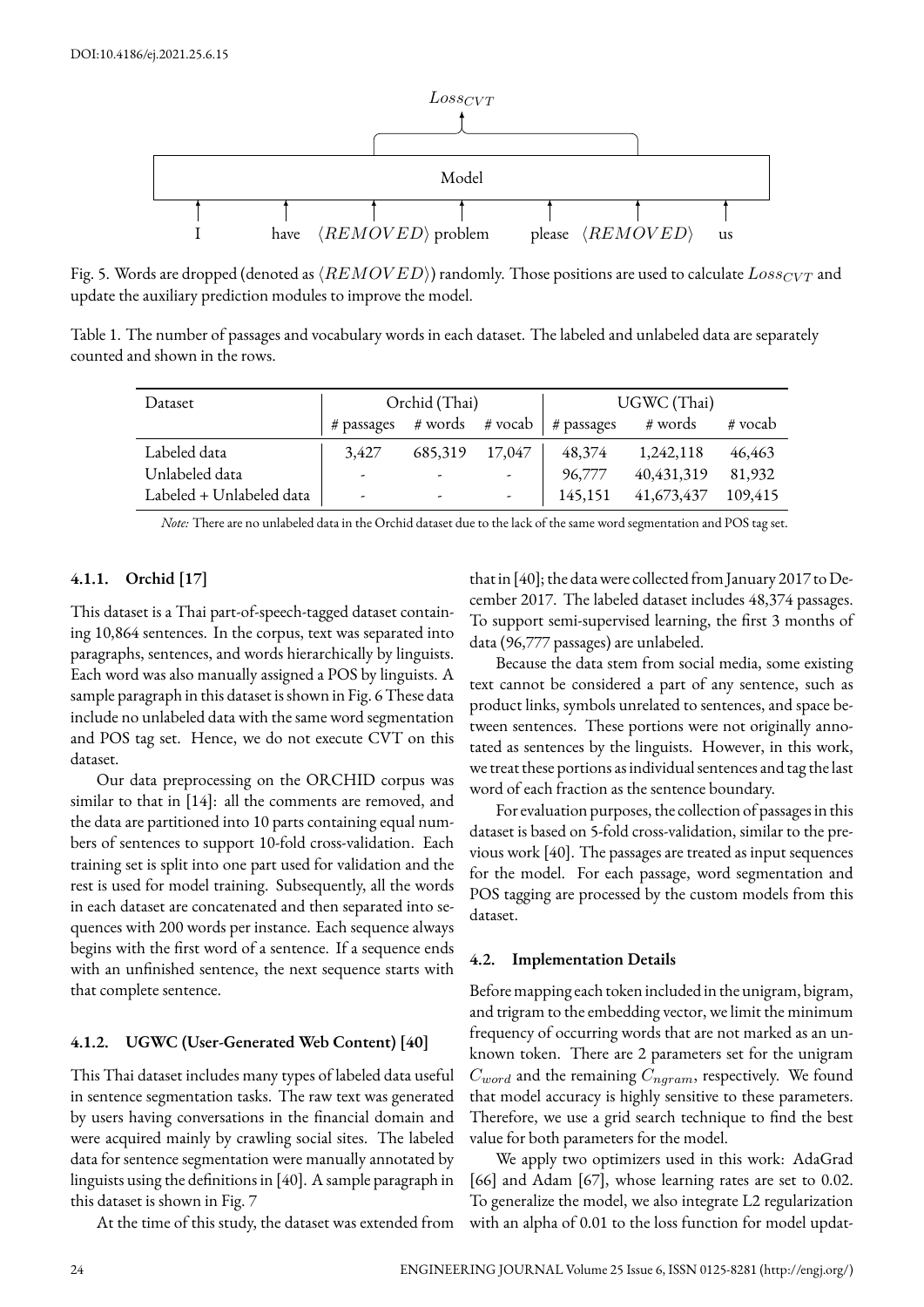| ออกแบบ<br>$(x:k b\hat{c}:p)$                                                                                             |               | ระบบ บทคัดย่อ        | งานวิจัย<br>(ra bòp) (bòt k <sup>h</sup> át yɔ̃)(na:n wí tɕaj) (ní:)                                                                      |             |                                                                                                                      | ม้<br>(mi)                           | จดประสงค์<br>$(i)$ (i $i$ prason) | จะ<br>(tsa) | $(ph$ át t <sup>h</sup> a na:) (spftwes) (tôn bè:p)                   | พัฒนา ซอฟท์แวร์ ต้นแบบ |                                                                                                                                                              |                        | สำหรับ<br>(sam ráp) | การ<br>(ka:n)                                                                                                                                                                                        | จำลอง<br>$(iam \, \text{ls:}\eta)$ | อิง                         | กรรมวิธี<br>$(i\eta)$ (kam má wí t <sup>h</sup> i:) |                  |
|--------------------------------------------------------------------------------------------------------------------------|---------------|----------------------|-------------------------------------------------------------------------------------------------------------------------------------------|-------------|----------------------------------------------------------------------------------------------------------------------|--------------------------------------|-----------------------------------|-------------|-----------------------------------------------------------------------|------------------------|--------------------------------------------------------------------------------------------------------------------------------------------------------------|------------------------|---------------------|------------------------------------------------------------------------------------------------------------------------------------------------------------------------------------------------------|------------------------------------|-----------------------------|-----------------------------------------------------|------------------|
|                                                                                                                          | sb            | sb                   |                                                                                                                                           |             |                                                                                                                      |                                      |                                   |             |                                                                       |                        |                                                                                                                                                              |                        |                     |                                                                                                                                                                                                      |                                    |                             | sb                                                  |                  |
|                                                                                                                          |               |                      | Translated: System design. Abstract. This research work is intended to develop a prototype of software for a process-oriented simulation. |             |                                                                                                                      |                                      |                                   |             |                                                                       |                        |                                                                                                                                                              |                        |                     |                                                                                                                                                                                                      |                                    |                             |                                                     |                  |
| ไน<br>(nai)                                                                                                              | การ<br>(ka:n) | ้ออกแบบ โทรศัพท์     | $(x)$ k bè:p) $(t^h$ o: ra sáp)                                                                                                           | จะ<br>(tsa) | มี<br>(mi)                                                                                                           | ขั้นตอน<br>(k <sup>h</sup> ân tə: n) | ดัง<br>(dan)                      |             | โฟล์วชาร์ด ข้างล่าง<br>(floo teart) $(k^h \hat{a} \eta \hat{a} \eta)$ | นี้<br>$(n$ í: $)$     |                                                                                                                                                              | ์ศึกษา รายละเอียด  ของ |                     | โทรศัพท์<br>(suík sa:) $(\text{ra:} \text{ a } \text{ i} \text{ a } \text{ i} \text{ a})$ $(\text{k}^{\text{h}} \text{on})$ $(\text{t}^{\text{h}} \text{o:} \text{ ra} \text{ s} \text{a} \text{p})$ | ที<br>$(t^h$ î)                    | Ĵ.<br>(mi)                  | ใช้<br>$(t\epsilon^h$ á:j)                          | อยู่<br>$(y\)$ : |
|                                                                                                                          |               |                      |                                                                                                                                           |             |                                                                                                                      |                                      |                                   |             |                                                                       | sb                     |                                                                                                                                                              |                        |                     |                                                                                                                                                                                                      |                                    |                             |                                                     | sb               |
|                                                                                                                          |               |                      | Translated: In a telephone design, the procedure is shown in the following flowchart. The study on the detail of the existing telephone.  |             |                                                                                                                      |                                      |                                   |             |                                                                       |                        |                                                                                                                                                              |                        |                     |                                                                                                                                                                                                      |                                    |                             |                                                     |                  |
| ิสภาพการณ์ ที่<br>$(sa phâ: p ka:n)$ $(thî:)$                                                                            |               | จำลอง<br>(tɕam lɔːn) | จะ<br>(tsa)                                                                                                                               |             | ้เป็น สภาพการณ์ การ ดำเนินงาน เทียม<br>(pen) (sa p <sup>h</sup> â:p ka:n) (ka:n) (dam ny:n na:n)(t <sup>h</sup> iam) |                                      |                                   |             | โดยที่<br>$(d_{0}:j t^h i!)$                                          | (mi)                   | มี องค์ประกอบทำงาน พื้นฐาน<br>$\frac{\log \frac{1}{n}}{\log \frac{1}{n}}$ (on pra koʻq) $\frac{1}{n}$ am na:n) putin t <sup>h</sup> a:n) (k <sup>h</sup> uu) |                        |                     | คือ                                                                                                                                                                                                  |                                    | กรรมวิธี<br>(kam má wí th:) |                                                     |                  |
|                                                                                                                          |               |                      |                                                                                                                                           |             |                                                                                                                      |                                      |                                   | sb          |                                                                       |                        |                                                                                                                                                              |                        |                     |                                                                                                                                                                                                      |                                    | sb                          |                                                     |                  |
| Translated: An environment that is simulated will be the artificial process environment. Its basic element is a process. |               |                      |                                                                                                                                           |             |                                                                                                                      |                                      |                                   |             |                                                                       |                        |                                                                                                                                                              |                        |                     |                                                                                                                                                                                                      |                                    |                             |                                                     |                  |

Fig. 6. Labeled paragraphs in Orchid dataset. Here, *sb* represents a sentence boundary.

| เมื่อ<br>(muia)                                                                                                  | ก้<br>(ki) | สาย<br>(sai)          | ตัด<br>(tàt)     | ไป<br>(paj)               |                  | อยาก<br>(ià: k)                         | ทราบ<br>(sâ:p)    | ว่า<br>(wâ:         | ได้<br>(dâj)    | รับ<br>(ráb) | เรื่อง<br>(ruiân) | ไว้<br>(w4:j) | แล้ว<br>$(l\acute{\epsilon}:w)$ | ยัง<br>(jap)               | ค่ะ<br>(k <sup>h</sup> â) |
|------------------------------------------------------------------------------------------------------------------|------------|-----------------------|------------------|---------------------------|------------------|-----------------------------------------|-------------------|---------------------|-----------------|--------------|-------------------|---------------|---------------------------------|----------------------------|---------------------------|
| Translated: The connection is lost. I want to know if you get the request or not.                                |            |                       |                  | sb                        | sb               |                                         |                   |                     |                 |              |                   |               |                                 |                            | sb                        |
| เปิดบัญชี                                                                                                        | ครั้ง      | แรก                   |                  | ใช้                       | เงิน             | เท่าไหร่                                | ค่ะ               |                     | ถ้า             | เป็น         | บัตร              | debit         |                                 | ธรรมดา                     |                           |
| (pv:t ban tchi:)(khtán)                                                                                          |            | $(r\hat{\epsilon}:k)$ |                  | $(t\epsilon^h\acute{a}j)$ | $(\eta x n)$     | $(t\epsilon^{\text{h}}\text{āw r\`a}j)$ | $(kh\hat{a})$     |                     | $(t^h \hat{a})$ | (pen)        | $(b\dot{a}t)$     |               |                                 | (t <sup>h</sup> am ma da.) |                           |
| Translated: Open an account for the first time. How much fee for the registration if I want a normal debit card? |            | sb                    | sb               |                           |                  |                                         |                   |                     |                 |              |                   |               |                                 | sb                         |                           |
| ต้องการ                                                                                                          | จะ         | เปลี่ยน               | เบอร์            | ต้อง                      | ทำ               | ยังไง                                   | บ้าง              | ครับ                |                 |              |                   |               |                                 |                            |                           |
| (tớn ka:n)                                                                                                       | (tɕà)      | (plian)               | $(b\varepsilon)$ | $(t$ cîn                  | $(t^{\rm h}$ am) | (jaŋ ŋaːj)                              | $(b\hat{a}:\eta)$ | $(k^h r\acute{a}p)$ |                 |              |                   |               |                                 |                            |                           |
|                                                                                                                  |            |                       | sb               |                           |                  |                                         |                   | sb                  |                 |              |                   |               |                                 |                            |                           |
| Translated: I want to change the number. What should I do?                                                       |            |                       |                  |                           |                  |                                         |                   |                     |                 |              |                   |               |                                 |                            |                           |

Fig. 7. Labeled paragraphs in UGWC dataset. Here, *sb* represents a sentence boundary.

ing. Moreover, to mitigate the overfitting problem, dropout [68] is applied to the local representation vectors, recurrent representation vectors, between all bidirectional LSTMs and enclosed by the self-attention mechanism in the high-level module. The dropout ratio of each part is shown in Section A.

During training, both the supervised and semisupervised models are trained until the validation metrics stop improving; the metric is the sentence boundary F1 score.

CVT has three main parameters that impact model accuracy. The first is the drop rate of the masked language model, which determines the number of tokens that are dropped and used for learning auxiliary prediction modules as described in Section 3.2. The second is the number of unlabeled mini-batches *B* used for training between supervised mini-batches. Third, rather than using the same dropout rate for the local representation vectors, a new dropout rate is assigned.

For other hyperparameters, the details are given in Section A, such as the hidden size of each layer and dropout rate.

#### **4.3. Evaluation**

During the evaluation, each task is assessed using different metrics based on previous works. For Thai sentence segmentation, three metrics are used in the evaluation: sentence boundary F1 score, non-sentence boundary F1 score, and space correct [14]. In this work, we mainly focus on the performance of sentence boundary prediction and not nonsentence boundary prediction or space prediction. Therefore, we make comparisons with other models regarding only their sentence boundary F1 scores. In calculating the F1 score, the positive class is defined as the sentence boundary, and the negative class is defined as the non-sentence boundary. The equation for the sentence boundary F1 score metric is shown in (20), where  $#(A)$  is the number of *A* and  $tp$ ,  $fp$ , and *fn* are true positive, false positive, and false negative, respectively.

 $tp_{sb} = #$ (Correctly predicted sentence boundaries)

 $fp_{sb} = \#(\text{Incorrectly predicted sentence boundaries})$ 

 $fn_{sb} = #$ (Incorrectly predicted non-sentence boundaries)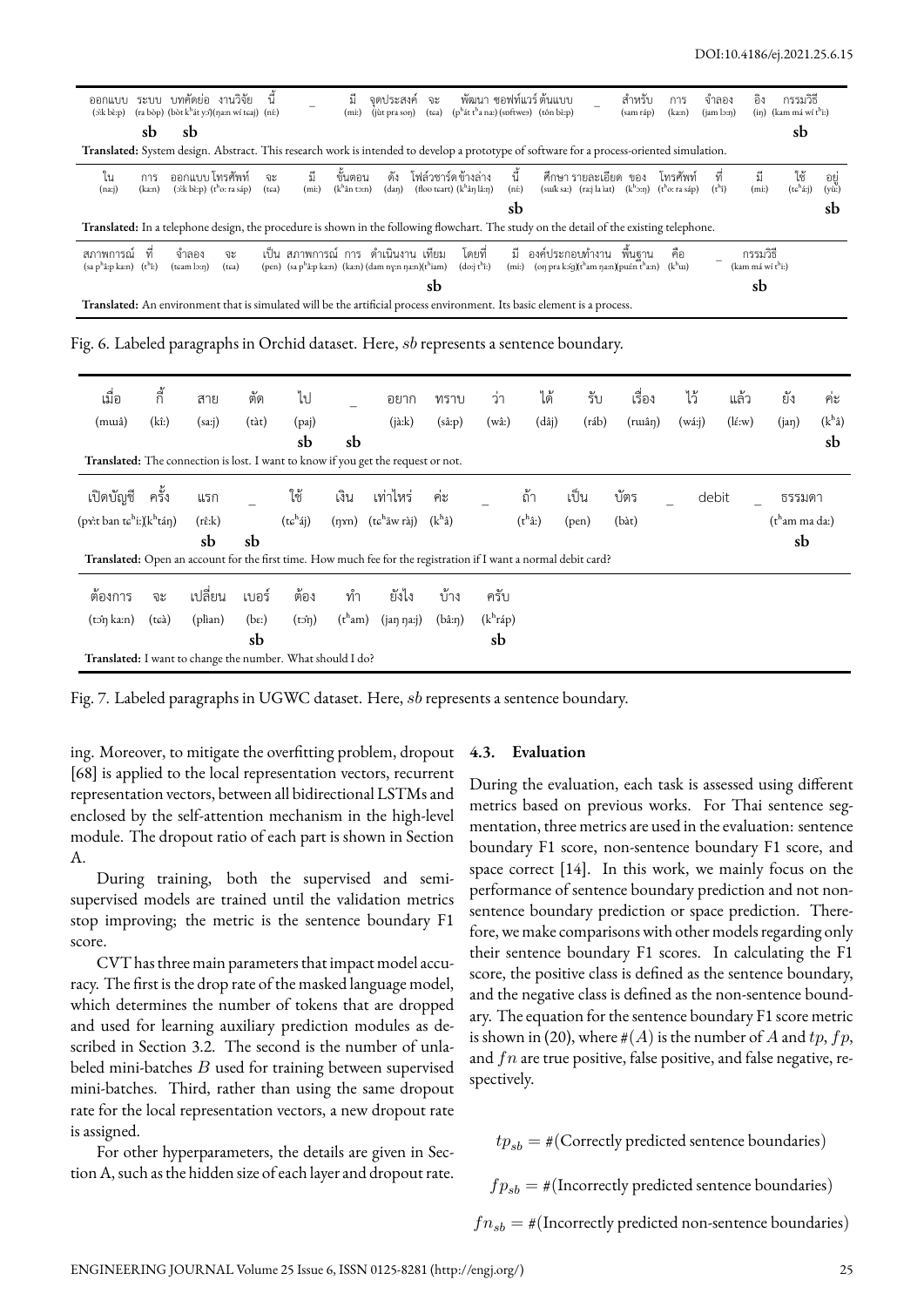$$
precision_{sb} = \frac{tp_{sb}}{tp_{sb} + fp_{sb}}
$$

$$
recall_{sb} = \frac{tp_{sb}}{tp_{sb} + fn_{sb}}
$$

$$
F_{1,sb} = \frac{2 \times precision_{sb} \times recall_{sb}}{precision_{sb} + recall_{sb}}
$$
(20)

# **5. Results and Discussions**

We report and discuss the results of our two tasks in four subsections. The first and second subsections include the effect of local representation and distant representation, respectively. The impact of CVT and ELMo is explained in the third subsection. The last subsection presents a comparison of our model and all the baselines. Moreover, we also conduct paired t-tests to investigate the significance of the improvement from each contribution, as shown in Section C.

### **5.1. Effect of Local Representation**

To find the effect of local representation, we compare a standard Bi-LSTM-CRF model using our full implementation on the model that includes n-gram embedding to extract local representations. In (2), the standard Bi-LSTM-CRF model is represented as Bi-LSTM-CRF (row (e)), while the models with local features are represented as +*local* (row  $(f)$ ).

The results in Table 2 show that using n-grams to obtain the local representation improves the F1 score of the model from 90.9% (row (e)) to 92.4% (row (f)) on the Orchid dataset and from  $87.6\%$  (row (e)) to  $88.7\%$  (row (f)) on the UGWC dataset. These results occur because there are many word groups that can be used to signal the beginning and end of a sentence in Thai. For instance, "แล้ว $|\hat{\eta}|$ ทีบ" (lɛ́ːw  $|k^h$ ráp) is a word group that is usually located at a sentence boundary in Thai. The model with local representation can detect a sentence boundary at "ครับ" ( $k^h$ ráp) that is followed by "แล้ว" (lɛ́ ːw), as shown in Fig. 8, while the model without local representation cannot detect the word as a sentence boundary. To elaborate the details of these word groups, the result of an interpretation process will be further analyzed in the next section.

### **5.1.1. Interpretation of Local Representation**

In this section, our model is interpreted and analyzed via the method presented in Section 3.3. Count(*pos, gram*), which refer how similarity between the model and human, is calculated over the training set of each corpus, as shown in Table 3.

In UGWC section of Table 3, the result indicates that the model mostly focuses at the end of the sentence more than the beginning of the sentence due to the lower number of focused features at the relative position  $pos = +1$ . In the intersection list from UGWC at the relative position

 $pos = -1, 0$ , the features found near sentence boundaries are usually final particles, e.g., "นะ $|e^*|$  (ná  $|k^h i|$ ), "นะ $|e^* j|$  (ná  $|$  $k<sup>h</sup>$ ráp), "เลย|ครับ" (ləːy  $|k<sup>h</sup>$ ráp), "แล้ว|ครับ" (lɛ́ːw  $|k<sup>h</sup>$ ráp), and others. These features are usually used at the ends of sentences to indicate the formality level. Meanwhile, the intersection list at the relative position  $pos = +1$  are composed of greeting words and "Thank you" phrases that are always at the beginning of sentence, e.g., "สวัสดี(Hello)", "ขอบคุณ (Thank you)" and others.

In contrast, in Orchid, the model focuses more at the beginning of sentence. The features can be categorized into two groups. First, the content words, such as topics ("บทคัดย่อ (abstract)", "บทนํา (introduction)"), are focused due to their high frequency caused by the similar structure between documents. The second group is the function words, such as "เป็นดังนี้(as follows)", "ข้างล่างนี้(as shown below)" and "ได้ดังนี้ (as follows)", which are simply classified as the end of paragraphs or sentences.

As a result, the models of both datasets focus on different types of features due to the different writing styles. Despite these findings, our model is able to learn and utilize these n-grams features, which are also used by humans to decide where the sentence boundary is. Therefore, using local representation to capture n-grams features attains more improvement over other contributions.

### **5.2. Effect of Distant Representation**

The effect of this contribution can be found by comparing the model that integrates the distant representation and the model that does not. The model with distant features integrated is represented as +*local* + *distant* (row (g)) in both tables. In this case, the distant representation is composed of the self-attention modules in both the low- and high-level modules, as shown in Fig. 2.

From the combination of local and distant representations, the results in 2 show that the distant feature improves the accuracy of the model on all datasets compared to the model with no distant representation. The F1 scores of the sentence segmentation models improved slightly, from 92.4% and 88.7% (row (f)) to 92.5% and 88.8% (row (g)) on the Orchid and UGWC datasets, respectively.

This also illustrates that the model can be improved by adding the self-attention modules to Bi-LSTM layers. In conclusion, the results have shown that each of the proposed modules have a positive effect on the overall performance.

### **5.3. Effect of Cross-View Training (CVT) and ELMo**

To identify the improvement from CVT, we compared the models that use different training processes: standard supervised training (+ *local* + *distant*), CVT (+ *local* +  $distant + CVT$ , and  $CVT + ELMo$  (+ *local* +  $distant + CVT + ELMo$ . The model trained with CVT improves the accuracy in terms of the F1 score, as shown in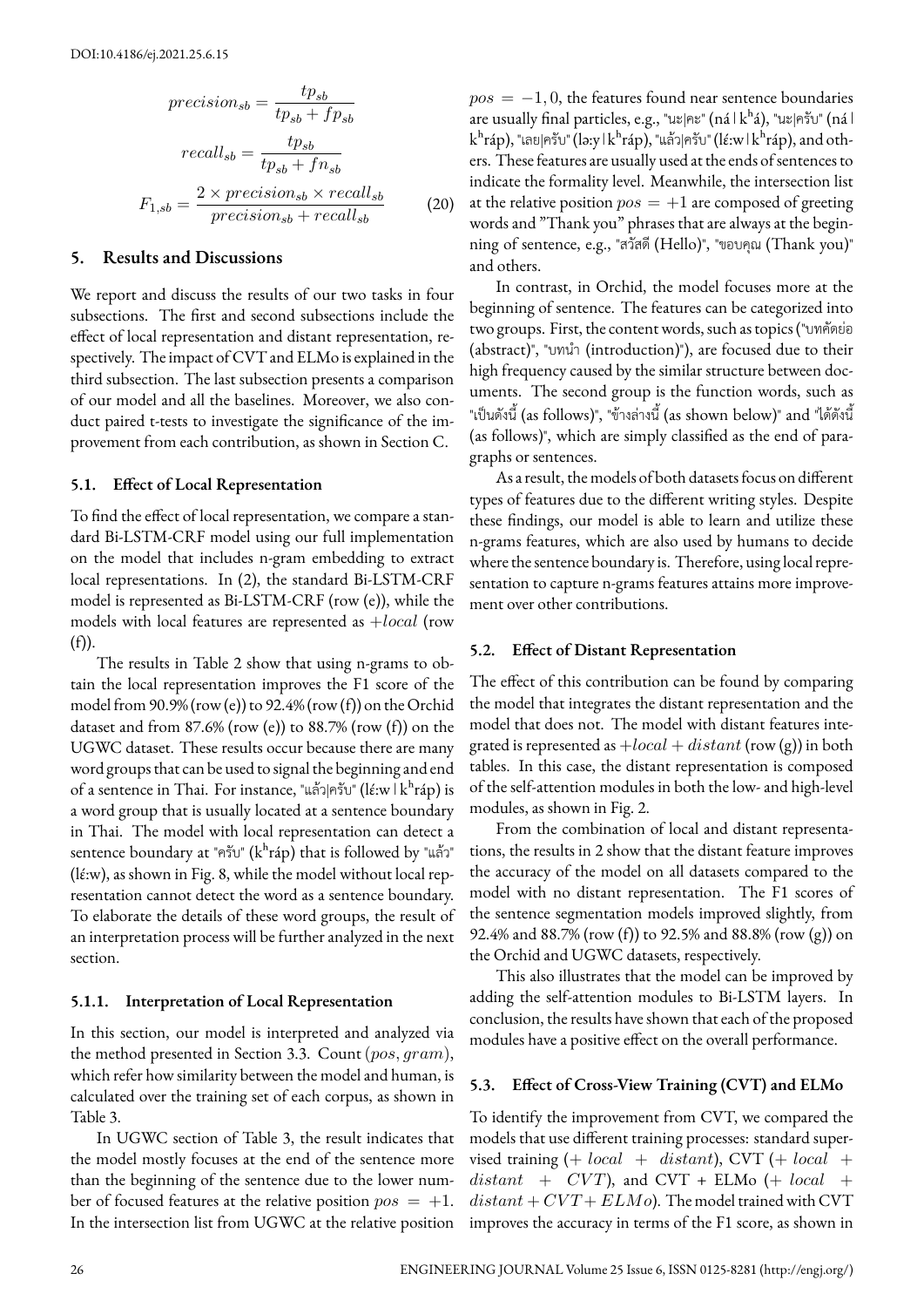| Model                                |                  | Orchid        |                          | UGWC                     |               |       |  |
|--------------------------------------|------------------|---------------|--------------------------|--------------------------|---------------|-------|--|
|                                      | precision $(\%)$ | recall $(\%)$ | F1(%)                    | precision $(\%)$         | recall $(\%)$ | F1(%) |  |
| (a) POS-trigram $[12]$               | 74.4             | 79.8          | 77.0                     |                          |               |       |  |
| (b) Winnow $[13]$                    | 92.7             | 77.3          | 84.3                     | $\overline{\phantom{a}}$ |               |       |  |
| (c) $ME [11]$                        | 86.2             | 83.5          | 84.8                     | $\overline{\phantom{a}}$ |               |       |  |
| (d) CRF (Thai baseline) [14]         | 94.7             | 89.3          | 91.9                     | 87.4                     | 82.7          | 85.0  |  |
| ine (e) Bi-LSTM-CRF [20]             | 92.1             | 89.7          | 90.9                     | 87.8                     | 87.4          | 87.6  |  |
| $(f) + local$                        | 93.1             | 91.7          | 92.4                     | 88.4                     | 89.0          | 88.7  |  |
| $(g)$ + local + distant              | 93.5             | 91.5          | 92.5                     | 88.8                     | 88.8          | 88.8  |  |
| $(h)$ + local + distant + CVT        |                  |               | $\overline{\phantom{a}}$ | 88.9                     | 89.0          | 88.9  |  |
| $(i) + local + distant + CVT + ELMo$ |                  |               | -                        | 88.8                     | 91.0          | 89.9  |  |

Table 2. The result of Thai sentence segmentation for each model. For the Orchid dataset, we report the average of each metric on 10-fold cross-validation. Meanwhile, average metrics from 5-fold cross-validation are shown for the UGWC dataset.

*Note:* The CVT model is not tested on the Orchid dataset because of the lack of unlabeled data.

|                          | มี |  |    | นาน แล้ว ครับ เริ่มต้น ที่  1                                                     |  | ้ล้าน |  |
|--------------------------|----|--|----|-----------------------------------------------------------------------------------|--|-------|--|
|                          |    |  |    | (mi:) (na:n) (léw) (k <sup>h</sup> ráp)(rxîm tôn)(t <sup>h</sup> î) (nuin) (lá:n) |  |       |  |
| B <sub>i</sub> -LSTM-CRF |    |  |    |                                                                                   |  | sb    |  |
| + local                  |    |  | sb |                                                                                   |  | sb    |  |

**Translated:** I got it for a long time. It's start from one million.

Fig. 8. An example of sentence boundary prediction by a normal Bi-LSTM-CRF and by the model with local representation (+*local*). Here, *sb* indicates that the word is predicted as the sentence boundary.

Table 3. The number of features in the intersection of two lists that is created from the interpretation score and labels.

| Type of n-gram $(gram)$ | Relative Position (pos) |          |      |                       |    |      |  |
|-------------------------|-------------------------|----------|------|-----------------------|----|------|--|
|                         | Orchid                  |          |      | <b>UGWC</b>           |    |      |  |
|                         |                         | $\Omega$ | $+1$ | $-1$                  |    | $+1$ |  |
| Unigram                 |                         |          |      | 51 64 117 203 171 152 |    |      |  |
| Bigram                  | 6                       | 22       | 54   | 162 165               |    |      |  |
| Trigram                 |                         | 98       | 56   | 206                   | 75 | 28   |  |

2 (row (g) vs row (h)). Additionally, adding ELMo provides more improvement on the F1 score (row (h) vs row (i)).

This experiment was conducted only on the UGWC dataset because no unlabeled data are available in the Orchid dataset, as mentioned in Section 4.1.1. The model trained with CVT improves the F1 score slightly, from 88.8% (row  $(g)$ ) to 88.9% (row  $(h)$ ) on the UGWC dataset. Meanwhile, adding ELMo, we also gain the improvement from 88.9%(row (h)) to 89.9%(row (i)). As a result, utilizing unlabeled data from both methods enhances the model performance significantly.

# **5.4. Comparison with Baseline Models**

Our model is superior to all the baselines on both Thai sentence segmentation datasets, as shown in Table 2. On the Orchid dataset, the supervised model that includes both local and distant representation was adopted for comparison with the baseline model. Our model improves the F1 score achieved by CRF-ngram, which is the state-of-the-art model for Thai sentence segmentation in Orchid, from 91.9% (row (d)) to 92.5% (row (g)). Meanwhile, in the UGWC dataset, our CVT model with ELMo (row (h)) achieves an F1 score of 89.9%, which is higher than the F1 score of both the baselines (CRF-ngram and Bi-LSTM-CRF (rows d and e, respectively)). Thus, our model is now the state-of-the-art model for Thai sentence segmentation on both the Orchid and UGWC datasets.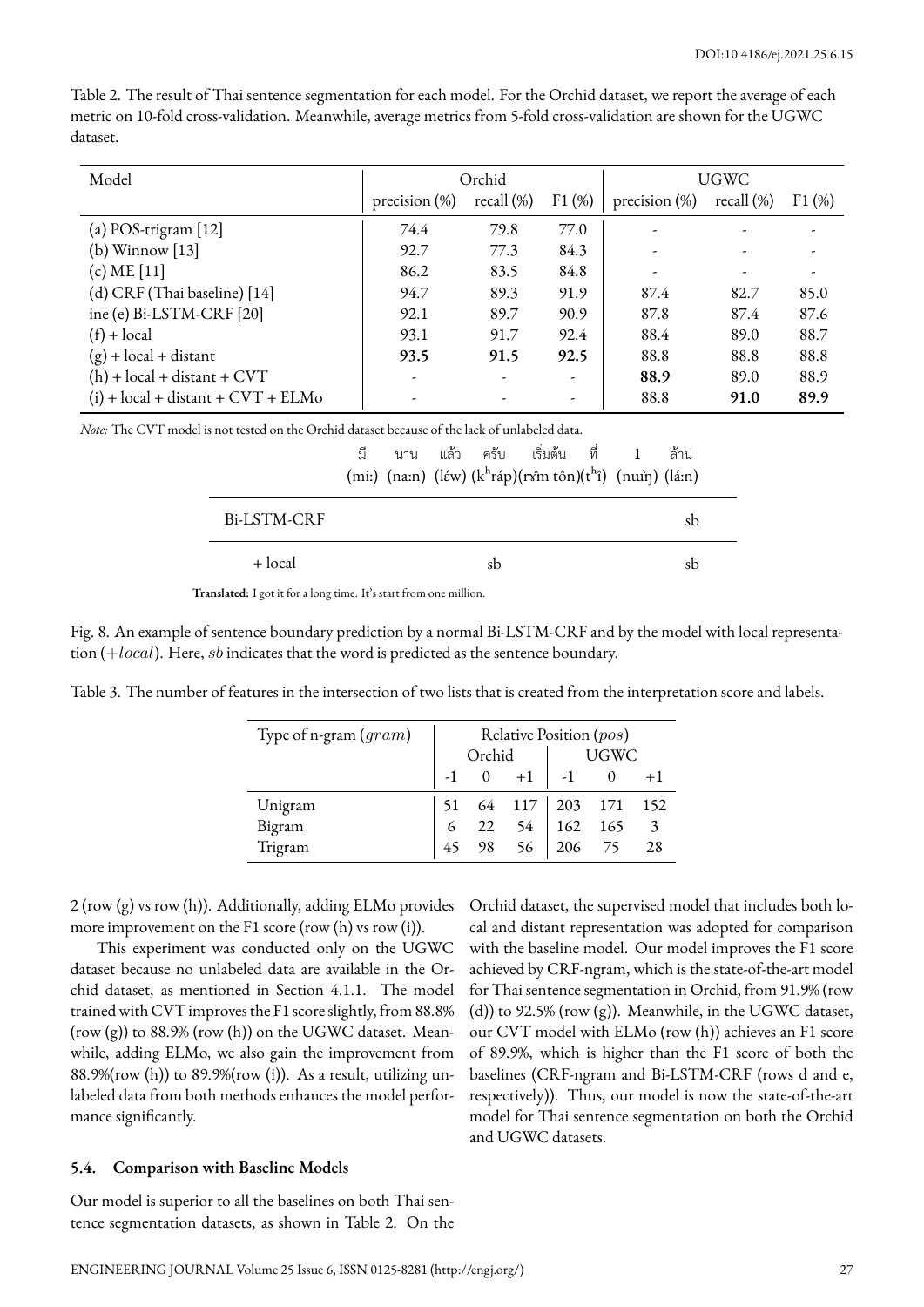#### **5.5. Discussion**

We have shown that incorporating local and global information with CVT can be used to improve the Thai sentence segmentation task. However, we would like to note that our proposed method assumes no idiosyncrasies specific to the Thai language, might be able to improve other languages or tasks as well. For example, one might consider the tasks of Elementary Discourse Unit (EDU) and clause segmentation which can help downstream tasks such as text summarization and machine translation by providing the minimal syntactic units.

Moreover, to overcome the scarcity of labeled data in Thai, all available sentence segmentation datasets, such as ORCHID, UGWC, and the recently released LST20 [69], should be integrated. However, the annotation criteria of the datasets are different making the task non-trivial. One possible venue for exploration is to use multi-criteria learning to utilize the shared information in all datasets. This method was successfully applied to Chinese word segmentation, which has a similar problem [70, 71].

### **6. Conclusions**

In this paper, we propose a novel deep learning model for Thai sentence segmentation. This study makes three main contributions. The first contribution is to integrate a local representation based on n-gram embedding into our deep model. This approach helps to capture word groups near sentence boundaries, allowing the model to identify boundaries more accurately. Second, we integrate a distant representation obtained from self-attention modules to capture sentence contextual information. This approach allows the model to focus on the initial words of dependent clauses (i.e., "Before", "If", and "Although"). The last contribution is an adaptation of CVT, which allows the model to utilize unlabeled data to produce effective local and distant representations.

The experiment was conducted on two Thai datasets, Orchid and UGWC. Our model achieves F1 scores of 92.5% and 89.9% on the Orchid and UGWC datasets, constituting a relative error reduction of 7.4% and 18.5%, respectively. Based on our contributions, the local representation has the highest impact on the Thai corpus.From the interpretation process, the local representation revealed that it captures phrases that frequently occurred near the sentence boundary, which is usually the approach used by humans to recognize the boundary.

# **References**

[1] S. Kübler, R. McDonald, and J. Nivre, "Dependency parsing," *Synthesis lectures on human language technologies*, vol. 1, no. 1, pp. 1–127, 2009.

- [2] D. Gillick, "Sentence boundary detection and the problem with the us," in *Proceedings of Human Language Technologies: The 2009 Annual Conference of the North American Chapter of the Association for Computational Linguistics, Companion Volume: Short Papers*, 2009, pp. 241–244.
- [3] P. F. Brown, J. Cocke, S. A. Della Pietra, V. J. Della Pietra, F. Jelinek, J. Lafferty, R. L. Mercer, and P. S. Roossin, "A statistical approach to machine translation," *Computational linguistics*, vol. 16, no. 2, pp. 79–85, 1990.
- [4] D. Bahdanau, K. Cho, and Y. Bengio, "Neural machine translation by jointly learning to align and translate," *arXiv preprint arXiv:1409.0473*, 2014.
- [5] R. Aharoni, M. Johnson, and O. Firat, "Massively multilingual neural machine translation," *arXiv preprint arXiv:1903.00089*, 2019.
- [6] R. Mihalcea, "Graph-based ranking algorithms for sentence extraction, applied to text summarization," in *Proceedings of the ACL Interactive Poster and Demonstration Sessions*, 2004.
- [7] M. Afsharizadeh, H. Ebrahimpour-Komleh, and A. Bagheri, "Query-oriented text summarization using sentence extraction technique," in *2018 4th International Conference on Web Research (ICWR)*. IEEE, 2018, pp. 128–132.
- [8] A. Joshi, E. Fidalgo, E. Alegre, and L. Fernández-Robles, "Summcoder: An unsupervised framework for extractive text summarization based on deep autoencoders," *Expert Systems with Applications*, vol. 129, pp. 200–215, 2019.
- [9] Z. Li, X. Peng, M. Zhang, R. Wang, and L. Si, "Semisupervised domain adaptation for dependency parsing," in *Proceedings of the 57th Annual Meeting of the Association for Computational Linguistics*, 2019, pp. 2386–2395.
- [10] P. Qi, T. Dozat, Y. Zhang, and C. D. Manning, "Universal dependency parsing from scratch," *arXiv preprint arXiv:1901.10457*, 2019.
- [11] G. Slayden, M.-Y. Hwang, and L. Schwartz, "Thai sentence-breaking for large-scale smt," in *Proceedings of the 1stWorkshop on South and Southeast Asian Natural Language Processing*, 2010, pp. 8–16.
- [12] P. Mittrapiyanuruk and V. Sornlertlamvanich, "The automatic thai sentence extraction," in *Proceedings of the fourth symposium on Natural Language Processing*, 2000, pp. 23–28.
- [13] P. Charoenpornsawat and V. Sornlertlamvanich, "Automatic sentence break disambiguation for thai," in *International Conference on Computer Processing of Oriental Languages (ICCPOL)*, 2001, pp. 231–235.
- [14] N. Zhou, A. Aw, N. Lertcheva, and X. Wang, "A word labeling approach to Thai sentence boundary detection and POS tagging," in *Proceedings of*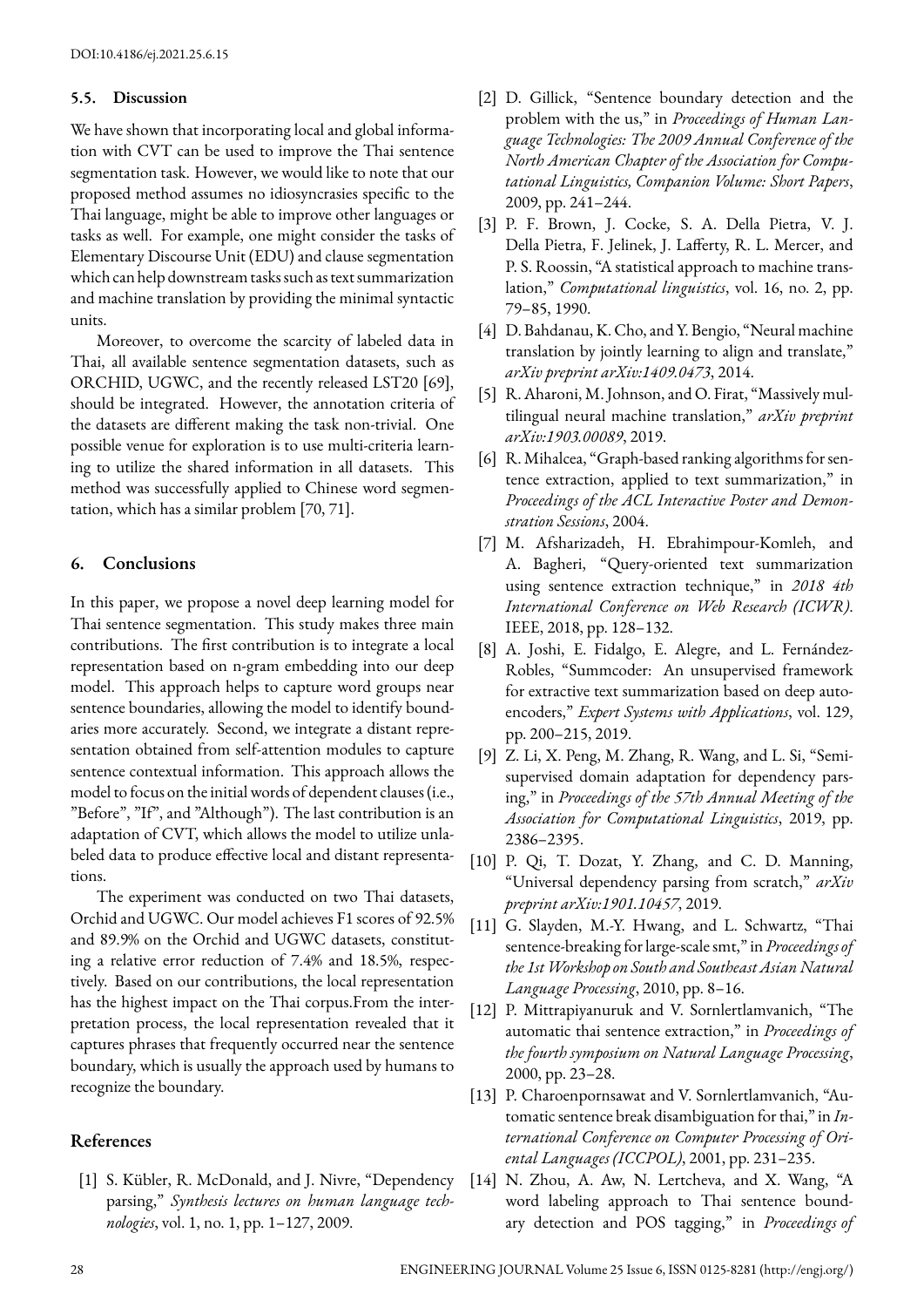*COLING 2016, the 26th International Conference on Computational Linguistics: Technical Papers*. Osaka, Japan: The COLING 2016 Organizing Committee, Dec. 2016, pp. 319–327. [Online]. Available: https://www.aclweb.org/anthology/C16-1031

- [15] J. Lafferty, A. McCallum, and F. C. Pereira, "Conditional random fields: Probabilistic models for segmenting and labeling sequence data," 2001.
- [16] D. Jurafsky and J. H. Martin, *Speech and Language Processing (2Nd Edition)*. Upper Saddle River, NJ, USA: Prentice-Hall, Inc., 2009.
- [17] V. Sornlertlamvanich, T. Charoenporn, and H. Isahara, "Orchid: Thai part-of-speech tagged corpus," *National Electronics and Computer Technology Center Technical Report*, pp. 5–19, 1997.
- [18] S. Hochreiter and J. Schmidhuber, "Long short-term memory," *Neural computation*, vol. 9, no. 8, pp. 1735– 1780, 1997.
- [19] A. Vaswani, N. Shazeer, N. Parmar, J. Uszkoreit, L. Jones, A. N. Gomez, Ł. Kaiser, and I. Polosukhin, "Attention is all you need," in *Advances in neural information processing systems*, 2017, pp. 5998–6008.
- [20] Z. Huang, W. Xu, and K. Yu, "Bidirectional lstmcrf models for sequence tagging," *arXiv preprint arXiv:1508.01991*, 2015.
- [21] J. Yi, J. Tao, Y. Bai, Z. Tian, and C. Fan, "Adversarial transfer learning for punctuation restoration," *arXiv preprint arXiv:2004.00248*, 2020.
- [22] A. Akbik, T. Bergmann, and R. Vollgraf, "Pooled contextualized embeddings for named entity recognition," in *Proceedings of the 2019 Conference of the North American Chapter of the Association for Computational Linguistics: Human Language Technologies, Volume 1 (Long and Short Papers)*, 2019, pp. 724–728.
- [23] A. Akbik, D. Blythe, and R. Vollgraf, "Contextual string embeddings for sequence labeling," in *Proceedings of the 27th International Conference on Computational Linguistics*. Santa Fe, New Mexico, USA: Association for Computational Linguistics, Aug. 2018, pp. 1638–1649. [Online]. Available: https://www.aclweb.org/anthology/C18-1139
- [24] J. Straková, M. Straka, and J. Hajic, "Neural architectures for nested NER through linearization," in *Proceedings of the 57th Annual Meeting of the Association for Computational Linguistics*. Florence, Italy: Association for Computational Linguistics, Jul. 2019, pp. 5326–5331. [Online]. Available: https://www.aclweb.org/anthology/P19-1527
- [25] Z. Wang, J. Shang, L. Liu, L. Lu, J. Liu, and J. Han, "CrossWeigh: Training named entity tagger from imperfect annotations," in *Proceedings of the 2019 Conference on Empirical Methods in Natural Language Processing and the 9th International Joint Conference*

*on Natural Language Processing (EMNLP-IJCNLP)*. Hong Kong, China: Association for Computational Linguistics, Nov. 2019, pp. 5154–5163. [Online]. Available: https://www.aclweb.org/anthology/D19- 1519

- [26] A. Jacovi, O. S. Shalom, and Y. Goldberg, "Understanding convolutional neural networks for text classification," *arXiv preprint arXiv:1809.08037*, 2018.
- [27] J. Devlin, M.-W. Chang, K. Lee, and K. Toutanova, "Bert: Pre-training of deep bidirectional transformers for language understanding," *arXiv preprint arXiv:1810.04805*, 2018.
- [28] X. J. Zhu, "Semi-supervised learning literature survey," University of Wisconsin-Madison Department of Computer Sciences, Tech. Rep., 2005.
- [29] A. Rasmus, M. Berglund, M. Honkala, H. Valpola, and T. Raiko, "Semi-supervised learning with ladder networks," in *Advances in neural information processing systems*, 2015, pp. 3546–3554.
- [30] T. Miyato, S.-i. Maeda, S. Ishii, and M. Koyama, "Virtual adversarial training: a regularization method for supervised and semi-supervised learning," *IEEE transactions on pattern analysis and machine intelligence*, 2018.
- [31] T. Miyato, A. M. Dai, and I. Goodfellow, "Adversarial training methods for semi-supervised text classification," *arXiv preprint arXiv:1605.07725*, 2016.
- [32] S. Ruder and B. Plank, "Strong baselines for neural semi-supervised learning under domain shift," *arXiv preprint arXiv:1804.09530*, 2018.
- [33] K. Clark, M.-T. Luong, C. D. Manning, and Q. Le, "Semi-supervised sequence modeling with cross-view training," in *Proceedings of the 2018 Conference on Empirical Methods in Natural Language Processing*, 2018, pp. 1914–1925.
- [34] M. E. Peters, M. Neumann, M. Iyyer, M. Gardner, C. Clark, K. Lee, and L. Zettlemoyer, "Deep contextualized word representations," *arXiv preprint arXiv:1802.05365*, 2018.
- [35] A. Radford, K. Narasimhan, T. Salimans, and I. Sutskever, "Improving language understanding by generative pre-training," 2018.
- [36] Y. Liu, M. Ott, N. Goyal, J. Du, M. Joshi, D. Chen, O. Levy, M. Lewis, L. Zettlemoyer, and V. Stoyanov, "Roberta: A robustly optimized bert pretraining approach," *arXiv preprint arXiv:1907.11692*, 2019.
- [37] Z. Yang, Z. Dai, Y. Yang, J. Carbonell, R. R. Salakhutdinov, and Q. V. Le, "Xlnet: Generalized autoregressive pretraining for language understanding," in *Advances in neural information processing systems*, 2019, pp. 5753–5763.
- [38] V. Sanh, L. Debut, J. Chaumond, and T. Wolf, "Distilbert, a distilled version of bert: smaller, faster, cheaper and lighter," *arXiv preprint arXiv:1910.01108*, 2019.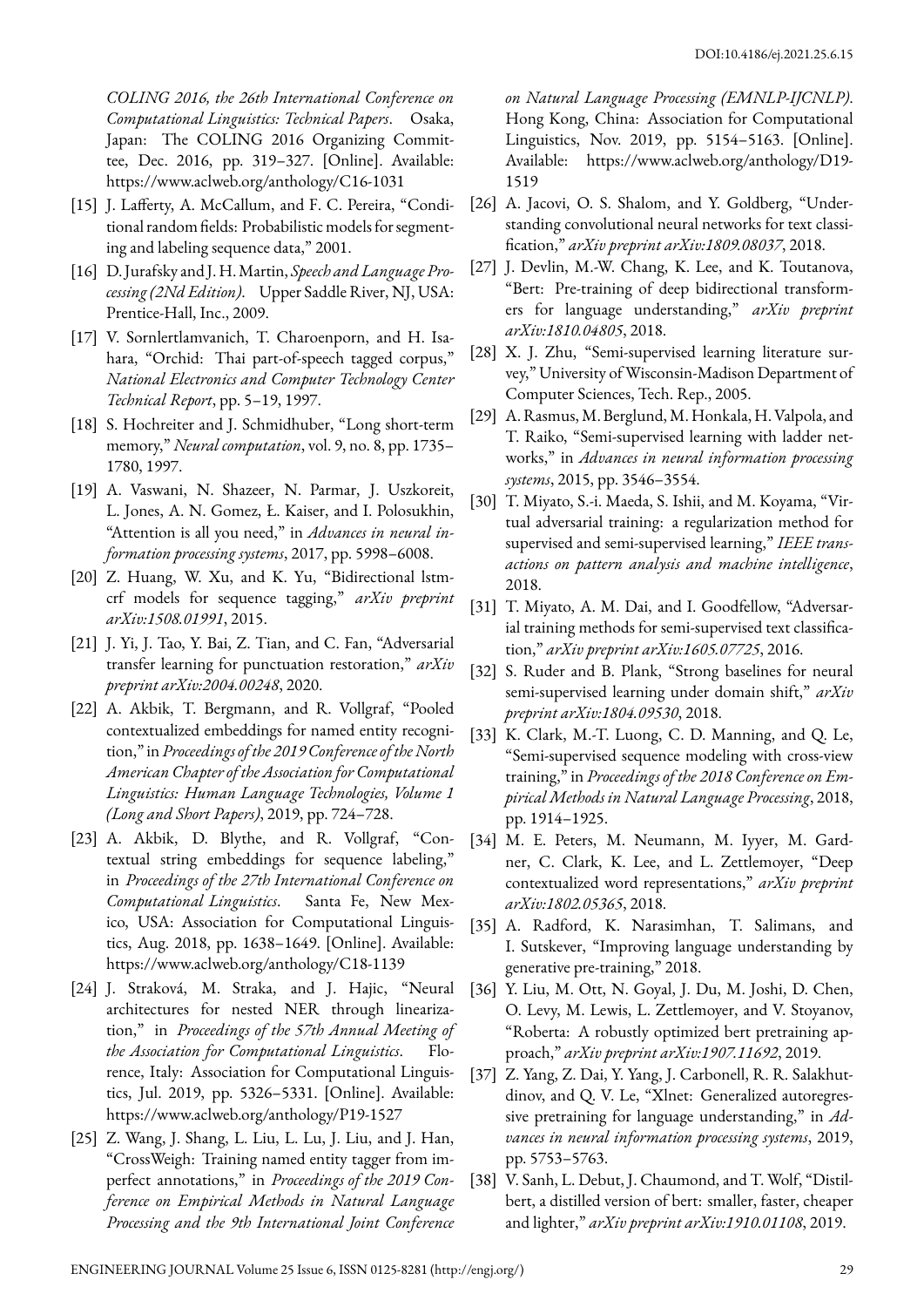- [39] Z. Lan, M. Chen, S. Goodman, K. Gimpel, P. Sharma, and R. Soricut, "Albert: A lite bert for self-supervised learning of language representations," *arXiv preprint arXiv:1909.11942*, 2019.
- [40] A. Lertpiya, T. Chaiwachirasak, N. Maharattanamalai, T. Lapjaturapit, T. Chalothorn, N. Tirasaroj, and E. Chuangsuwanich, "A preliminary study on fundamental thai nlp tasks for user-generated web content," in *2018 International Joint Symposium on Artificial Intelligence and Natural Language Processing (iSAI-NLP)*. IEEE, 2019, pp. 1–8.
- [41] S. Wathabunditkul, "Spacing in the thai language," 2003.
- [42] H. WANG, J. WANG, Q. SHEN, Y. XIAN, and Y. ZHANG, "Maximum entropy thai sentence segmentation combined with thai grammar rules correction."
- [43] N. Tangsirirat, A. Suchato, P. Punyabukkana, and C. Wutiwiwatchai, "Contextual behaviour features and grammar rules for thai sentence-breaking," in *2013 10th International Conference on Electrical Engineering/Electronics, Computer, Telecommunications and Information Technology*. IEEE, 2013, pp. 1–4.
- [44] H. Wang, Z. Zhang, Q. Shen, Y. Xian, Y. Zhang, and C. Mao, "Thai language sentence segmentation based on n-gram context model," in *2019 IEEE International Conferences on Ubiquitous Computing & Communications (IUCC) and Data Science and Computational Intelligence (DSCI) and Smart Computing, Networking and Services (SmartCNS)*. IEEE, 2019, pp. 813–817.
- [45] R. Nararatwong, N. Kertkeidkachorn, N. Cooharojananone, and H. Okada, "Improving thai word and sentence segmentation using linguistic knowledge," *IEICE TRANSACTIONS on Information and Systems*, vol. 101, no. 12, pp. 3218–3225, 2018.
- [46] Y. Gotoh and S. Renals, "Sentence boundary detection in broadcast speech transcripts," in *ASR2000- Automatic Speech Recognition: Challenges for the new Millenium ISCA Tutorial and Research Workshop (ITRW)*, 2000.
- [47] S. Peitz, M. Freitag, A. Mauser, and H. Ney, "Modeling punctuation prediction as machine translation," in *International Workshop on Spoken Language Translation (IWSLT) 2011*, 2011.
- [48] E. Cho, J. Niehues, K. Kilgour, and A. Waibel, "Punctuation insertion for real-time spoken language translation," in *Proceedings of the Eleventh International Workshop on Spoken Language Translation*, 2015.
- [49] F. Wang, W. Chen, Z. Yang, and B. Xu, "Self-attention based network for punctuation restoration," in *2018 24th International Conference on Pattern Recognition (ICPR)*, 2018.
- [50] A. Gravano, M. Jansche, and M. Bacchiani, "Restoring punctuation and capitalization in transcribed speech," in *2009 IEEE International Conference on Acoustics, Speech and Signal Processing*. IEEE, 2009, pp. 4741– 4744.
- [51] W. Lu and H. T. Ng, "Better punctuation prediction with dynamic conditional random fields," in *Proceedings of the 2010 conference on empirical methods in natural language processing*, 2010, pp. 177–186.
- [52] N. Ueffing, M. Bisani, and P. Vozila, "Improved models for automatic punctuation prediction for spoken and written text." in *Interspeech*, 2013, pp. 3097–3101.
- [53] X. Che, C. Wang, H. Yang, and C. Meinel, "Punctuation prediction for unsegmented transcript based on word vector," in *Proceedings of the Tenth International Conference on Language Resources and Evaluation (LREC 2016)*, 2016, pp. 654–658.
- [54] O. Tilk and T. Alumäe, "Lstm for punctuation restoration in speech transcripts," in *Sixteenth annual conference of the international speech communication association*, 2015.
- [55] ——, "Bidirectional recurrent neural network with attention mechanism for punctuation restoration." 2016.
- [56] S. Kim, "Deep recurrent neural networks with layerwise multi-head attentions for punctuation restoration," in *ICASSP 2019-2019 IEEE International Conference on Acoustics, Speech and Signal Processing (ICASSP)*. IEEE, 2019, pp. 7280–7284.
- [57] T. B. Brown, B. Mann, N. Ryder, M. Subbiah, J. Kaplan, P. Dhariwal, A. Neelakantan, P. Shyam, G. Sastry, A. Askell *et al.*, "Language models are few-shot learners," *arXiv preprint arXiv:2005.14165*, 2020.
- [58] A. Conneau, K. Khandelwal, N. Goyal, V. Chaudhary, G. Wenzek, F. Guzmán, É. Grave, M. Ott, L. Zettlemoyer, and V. Stoyanov, "Unsupervised cross-lingual representation learning at scale," in *Proceedings of the 58th Annual Meeting of the Association for Computational Linguistics*, 2020, pp. 8440–8451.
- [59] G. D. Forney, "The viterbi algorithm," *Proceedings of the IEEE*, vol. 61, no. 3, pp. 268–278, 1973.
- [60] L. R. Rabiner, "A tutorial on hidden markov models and selected applications in speech recognition," *Proceedings of the IEEE*, vol. 77, no. 2, pp. 257–286, 1989.
- [61] A. Radford, J.Wu, R. Child, D. Luan, D. Amodei, and I. Sutskever, "Language models are unsupervised multitask learners."
- [62] W. L. Taylor, ""cloze procedure": A new tool for measuring readability," *Journalism Bulletin*, vol. 30, no. 4, pp. 415–433, 1953.
- [63] K. Simonyan, A. Vedaldi, and A. Zisserman, "Deep inside convolutional networks: Visualising image classification models and saliency maps," *arXiv preprint arXiv:1312.6034*, 2013.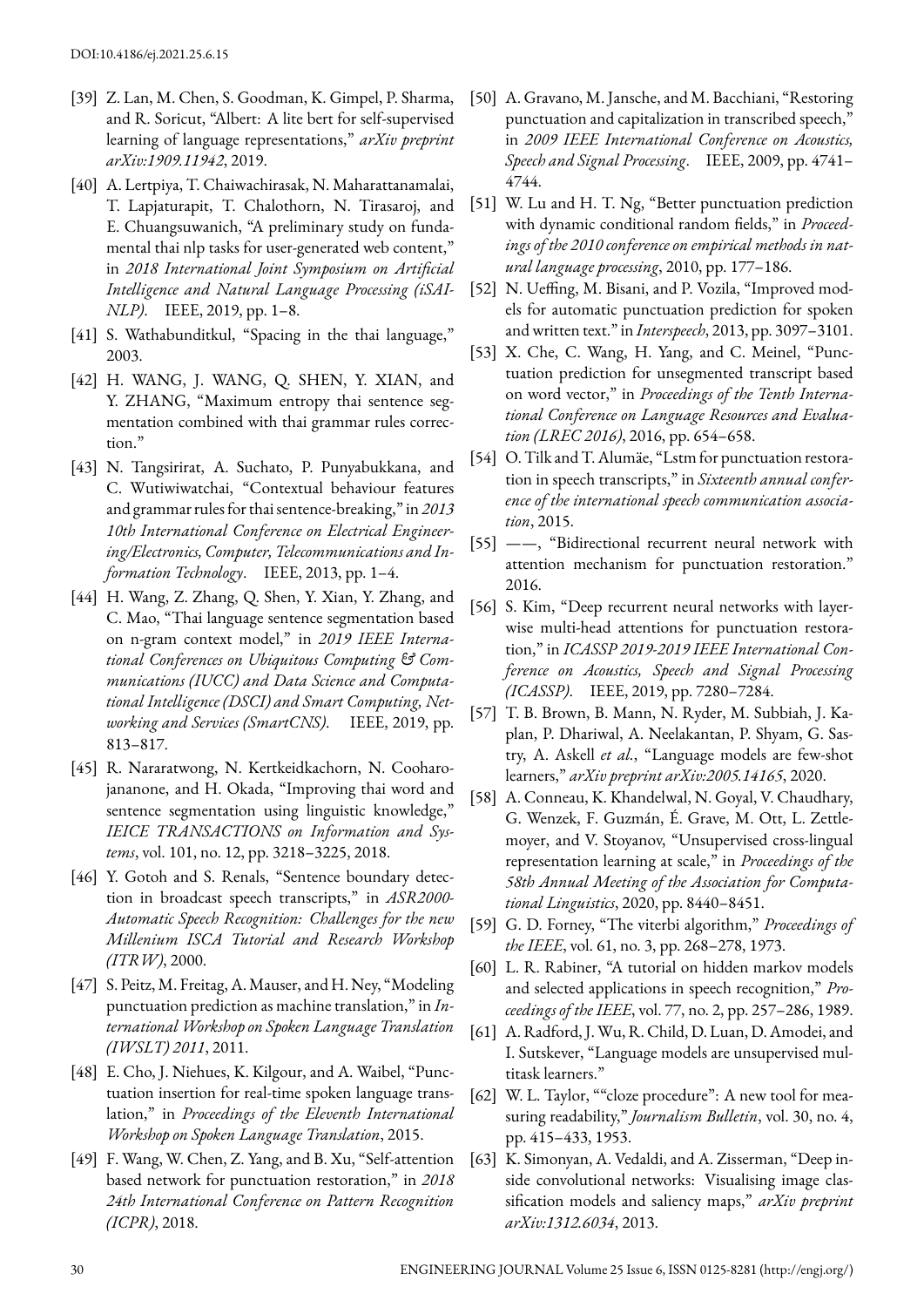- [64] E. Wallace, J. Tuyls, J. Wang, S. Subramanian, M. Gardner, and S. Singh, "Allennlp interpret: A framework for explaining predictions of nlp models," in *Proceedings of the 2019 Conference on Empirical Methods in Natural Language Processing and the 9th International Joint Conference on Natural Language Processing (EMNLP-IJCNLP): System Demonstrations*, 2019, pp. 7–12.
- [65] J. Ebrahimi, A. Rao, D. Lowd, and D. Dou, "Hotflip: White-box adversarial examples for text classification," in *Proceedings of the 56th Annual Meeting of the Association for Computational Linguistics (Volume 2: Short Papers)*, 2018, pp. 31–36.
- [66] J. Duchi, E. Hazan, and Y. Singer, "Adaptive subgradient methods for online learning and stochastic optimization," *Journal of Machine Learning Research*, vol. 12, no. Jul, pp. 2121–2159, 2011.
- [67] D. P. Kingma and J. Ba, "Adam: A method for stochastic optimization," *arXiv preprint arXiv:1412.6980*, 2014.
- [68] N. Srivastava, G. Hinton, A. Krizhevsky, I. Sutskever, and R. Salakhutdinov, "Dropout: a simple way to prevent neural networks from overfitting," *The journal of machine learning research*, vol. 15, no. 1, pp. 1929– 1958, 2014.
- [69] P. Boonkwan, V. Luantangsrisuk, S. Phaholphinyo, K. Kriengket, D. Leenoi, C. Phrombut, M. Boriboon, K. Kosawat, and T. Supnithi, "The annotation guideline of lst20 corpus," *arXiv preprint arXiv:2008.05055*, 2020.
- [70] W. Huang, X. Cheng, K. Chen, T. Wang, and W. Chu, "Towards fast and accurate neural chinese word segmentation with multi-criteria learning," in *Proceedings of the 28th International Conference on Computational Linguistics*, 2020, pp. 2062–2072.
- [71] X. Chen, Z. Shi, X. Qiu, and X.-J. Huang, "Adversarial multi-criteria learning for chinese word segmentation," in *Proceedings of the 55th Annual Meeting of the Association for Computational Linguistics (Volume 1: Long Papers)*, 2017, pp. 1193–1203.

# **Appendix A Hyperparameters**

The hyperparameter values were determined through a grid search to find their optimal values on the different datasets. All the hyperparameters for each dataset are shown in Table 4. The optimal values from the grid search depend on the task. For Thai sentence segmentation, the hyperparameters are tuned to obtain the highest sentence boundary F1 score.

. . .

# **Appendix B Comparison of CNN and n-gram models for local representation**

Jacovi A. et al. [26] proposed that a CNN can be used as an n-gram detector to capture local text features. Therefore, we also performed an experiment to compare a CNN and n-gram embedded as local structures. The results in Table 5 show that the model using the embedded n-gram yields greater improvement than the one using an embedded CNN on the Orchid and UGWC datasets.

#### **Appendix C Statistical Tests for Thai sentence segmentation**

To prove the significance of the model improvements, we compared the cross-validation results using paired t-tests to obtain the p-values, which are shown in Table 6 for the Orchid dataset and Table 7 for the UGWC dataset.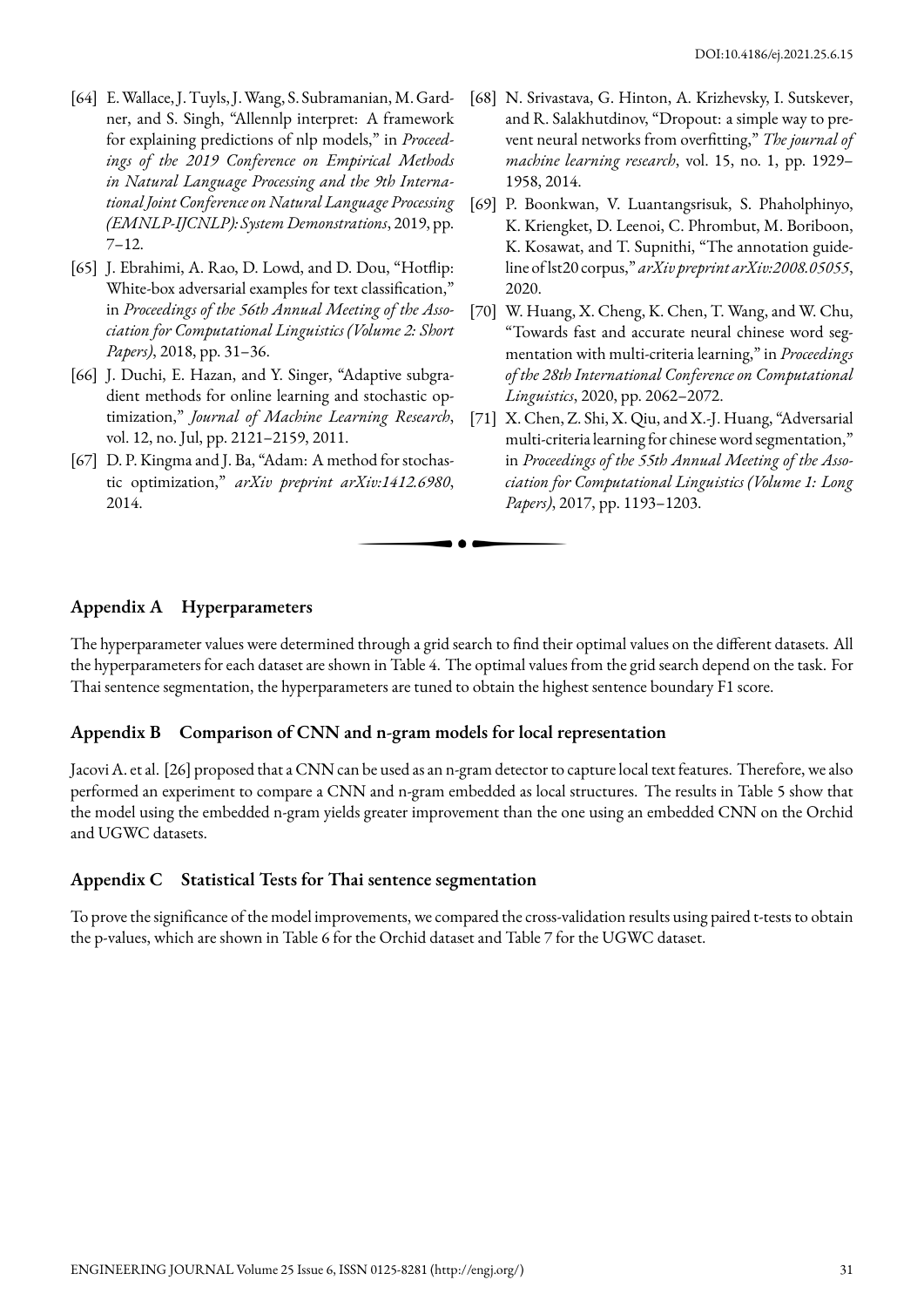Table 4. Model hyperparameters for each dataset.

| Model                                            | Orchid         | <b>UGWC</b>    |
|--------------------------------------------------|----------------|----------------|
| $C_{word}$                                       | 2              | 2              |
| $C_{ngram}$                                      | $\overline{2}$ | $\overline{2}$ |
| Optimizer                                        | AdaGrad        | AdaGrad        |
| Learning rate                                    | 0.02           | 0.02           |
| Batch size                                       | 16             | 16             |
| Early stopping patience                          | $\varsigma$    | $\varsigma$    |
| Unigram embedding size (Text)                    | 64             | 64             |
| Unigram embedding size (POS and Type)            | 32             | 32             |
| Bigram & Trigram embedding size (Text)           | 16             | 16             |
| Bigram & Trigram embedding size (POS and Type)   | 8              | 8              |
| LSTM hidden size                                 | 25             | 25             |
| Number of LSTM layers in high-level module $(K)$ | $\overline{2}$ | $\mathfrak{D}$ |
| Self-attention output size                       | 50             | 50             |
| Number of Low-level self-attention layers        | 1              | $\mathbf{1}$   |
| Number of High-level self-attention layers       | 1              | $\mathbf{1}$   |
| Low-level self-attention projection size         | 64             | 64             |
| High-level self-attention projection size        | 25             | 25             |
| Local embedding dropout                          | 0.30           | 0.30           |
| Dropout between layers                           | 0.15           | 0.15           |
| Dropped rate of masked language model            |                | 0.30           |
| Number of unlabeled mini-batch B                 |                | $\mathbf{1}$   |
| Dropout of the unlabeled input                   |                | 0.50           |
| Hidden size of LSTM in ELMo                      |                | 4096           |
| Number of layers of LSTM in ELMo                 |                | $\overline{2}$ |

Table 5. Comparison between a CNN and n-gram embedding for local representation extraction.

| Model                | ORCHID   UGWC |       |
|----------------------|---------------|-------|
| Bi-LSTM-CRF          | 90.9%         | 87.6% |
| Bi-LSTM-CRF + n-gram | 92.4%         | 88.7% |
| Bi-LSTM-CRF + CNN    | 91.2%         | 87.9% |

Table 6. The improvement of each contribution on the Orchid dataset results shown as p-values from paired t-tests.

| Model                                | + local                                                       | + local/distant                                                                               |  |  |  |
|--------------------------------------|---------------------------------------------------------------|-----------------------------------------------------------------------------------------------|--|--|--|
| <b>CRF</b><br>Bi-LSTM-CRF<br>+ local | $+0.47\% \pm 0.42\%$ (0.009)<br>$+1.53\% \pm 0.39\%$ (<0.001) | $+0.54\% \pm 0.36\% (0.002)$<br>$+1.60\% \pm 0.39\%$ (<0.001)<br>$+0.07\% \pm 0.22\% (0.370)$ |  |  |  |

*Note:* The number in the table reflects the percentage of improvement from the rows compared with the columns. The number shows the average and its standard deviation of the improvement. Moreover, the number in parentheses is the p-value computed from a paired t-test.



**Chanatip Saetia** received a B.Eng. degree in computer engineering from Chulalongkorn University, Bangkok, Thailand, in 2018, where he is currently pursuing a M.Eng. degree in computer engineering. His research interests include natural language processing, information extraction, and text categorization.